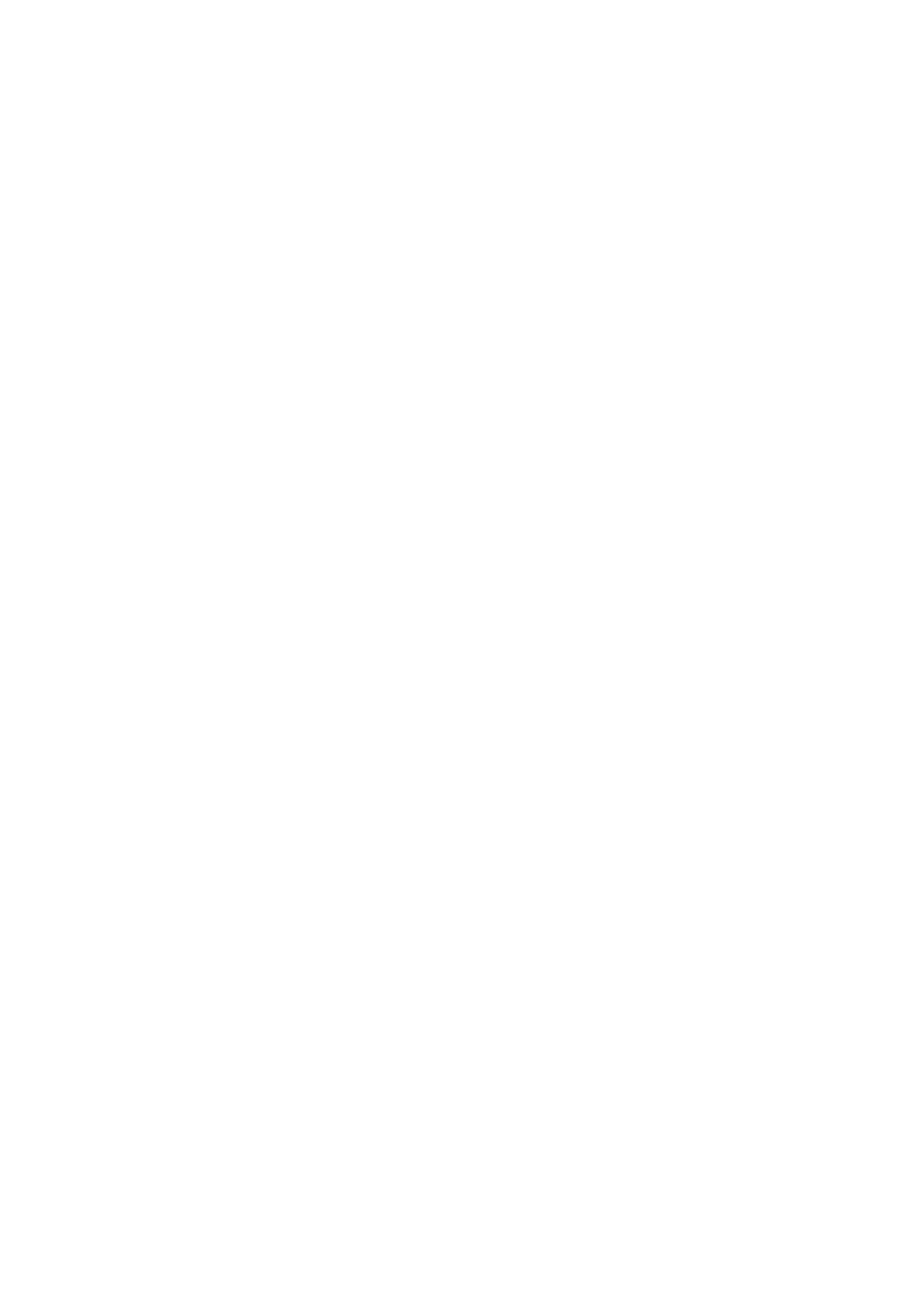# Foreword

The Forum for the trilateral Wadden Sea Region was assigned by the Lower Saxon Wadden Sea National Park Authority to conduct a trilateral stakeholder analysis with regard to the topic "shipping and ports". This report is a concise description of the relevant identified stakeholders and their expectations and interests.

Shipping and harbour developments are important businesses along the Wadden Sea coast and contribute to socio-economic welfare in the Wadden Sea Region. For a healthy future, these sectors should face necessary sustainable improvements, also to reach wide acceptance as growing economic branch.

Despite the considerable progress made in the improvement of shipping safety and the environmental protection measures to minimise maritime pollution, shipping will continue to be a potential source of risk for the Wadden Sea and the adjacent coastline. Recent incidents like accidents, near collisions and the loss of cargo as well as offshore developments, increasing vessel traffic but also the responsibility for the Wadden Sea World Heritage Site require new attention and awareness to the shipping sector.

Wilhelmshaven 01 December 2020

Preben Friis-Hauge, Chair Wadden Sea Forum

Falllon

Dr Frank Ahlhorn, WSF Managing Director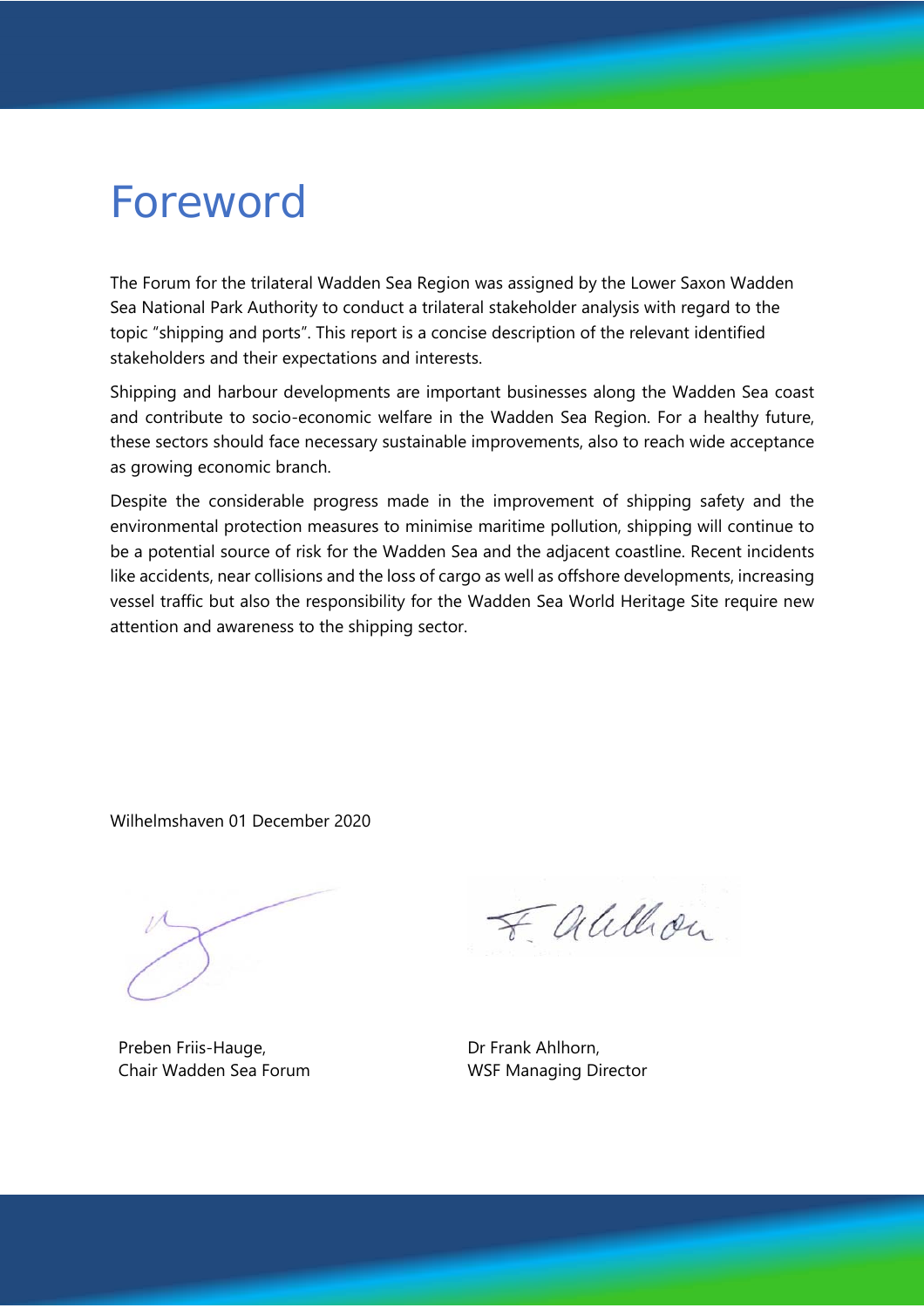# **Imprint**

#### **Publisher**

Wadden Sea Forum e.V.

**Layout**  Wadden Sea Forum Secretariat

Report financed by Lower Saxon Wadden Sea National Park Authority Virchowstr. 1 D – 26382 Wilhelmshaven www.nationalpark-wattenmeer.de/nds

#### **Photographs**

All photos, tables and diagrams © by Wadden Sea Forum

#### **Address**

Wadden Sea Forum Secretariat Virchowstrasse 1 D-26382 Wilhelmshaven info@waddensea-forum.org www.waddensea-forum.org

Suggested citation:

WSF (2020): Round Table "Shipping Safety" - Trilateral Stakeholder Analysis. Conducted under the auspice of the Lower Saxon National Park Authority Wadden Sea.

**December 2020**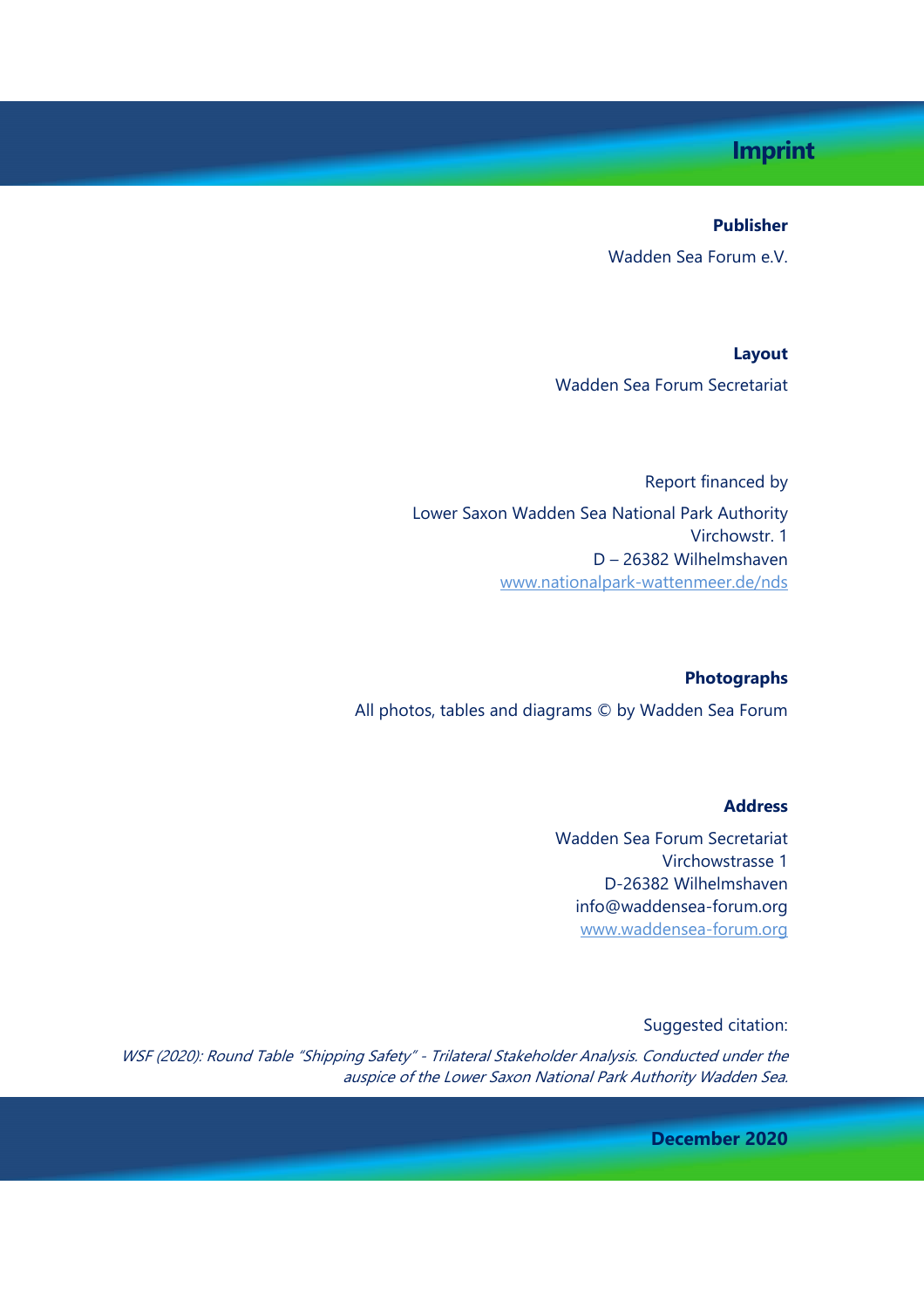# Content

| 1              |       |  |  |  |
|----------------|-------|--|--|--|
| $\overline{2}$ |       |  |  |  |
| 3              |       |  |  |  |
|                | 3.1   |  |  |  |
|                | 3.2   |  |  |  |
|                | 3.3   |  |  |  |
|                | 3.3.1 |  |  |  |
|                | 3.3.2 |  |  |  |
|                | 3.3.3 |  |  |  |
|                | 3.4   |  |  |  |
|                | 3.5   |  |  |  |
|                | 3.5.1 |  |  |  |
|                | 3.5.2 |  |  |  |
|                | 3.5.3 |  |  |  |
| 4              |       |  |  |  |
|                | 4.1   |  |  |  |
|                | 4.2   |  |  |  |
|                | 4.2.1 |  |  |  |
|                | 4.2.2 |  |  |  |
|                | 4.2.3 |  |  |  |
|                | 4.2.4 |  |  |  |
|                | 4.2.5 |  |  |  |
|                | 4.3   |  |  |  |
| 5              |       |  |  |  |
| 6              |       |  |  |  |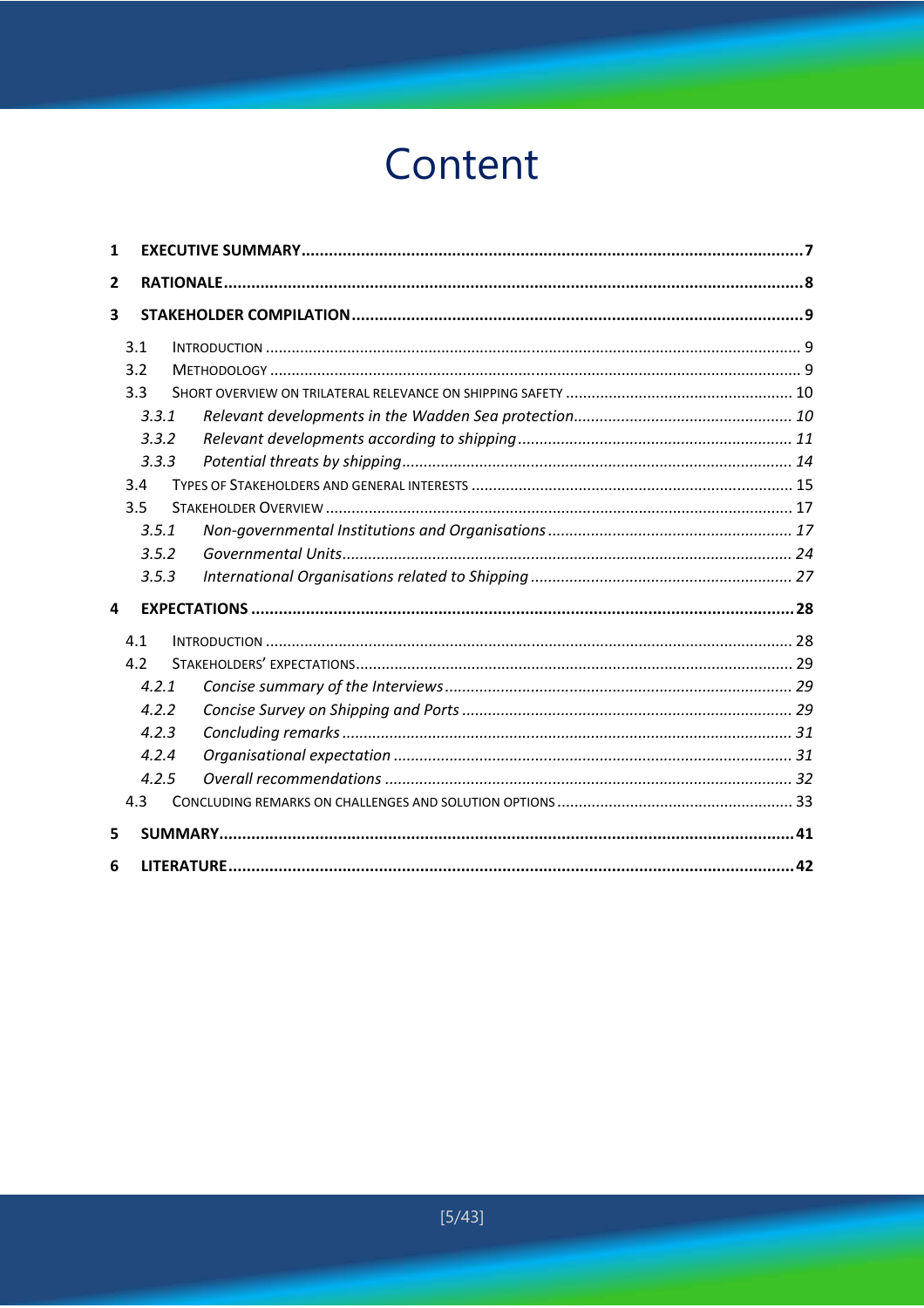# Figures

| Figure 1: Overview on the relevant chapters and content of SOLAS convention. Source:             |
|--------------------------------------------------------------------------------------------------|
| Figure 2: First draft of a compilation of all mentioned items with regard to shipping and ports. |
| Figure 3: Recommendations of the Panama Maritime Authority, Dutch Safety Board and the           |
| Figure 4: Recommendations of the Panama Maritime Authority, Dutch Safety Board and the           |
| Figure 5: Recommendations of the Panama Maritime Authority, Dutch Safety Board and the           |

# Tables

| Table 1: Summary of important steps for the protection of the Wadden sea area  10      |  |
|----------------------------------------------------------------------------------------|--|
|                                                                                        |  |
| Table 3: Incidents between 2005 and 2019 in the southern North Sea, data based on the  |  |
| reports published by the Bundesstelle für Seeunfalluntersuchung (BSU), www.bsu-bund.de |  |
|                                                                                        |  |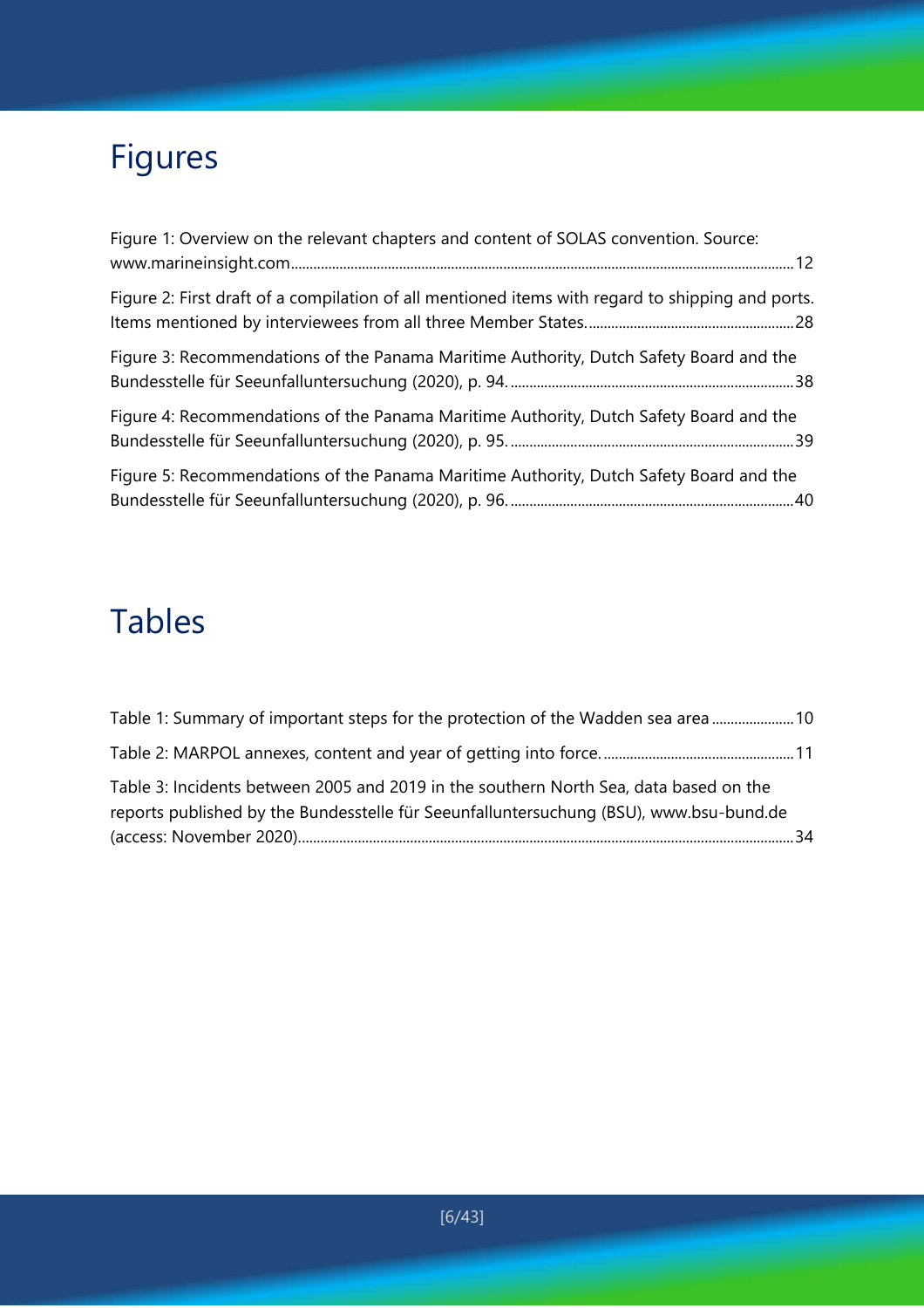# 1 Executive Summary

The Forum for the trilateral Wadden Sea Region (WSF) was assigned to execute a comprehensive stakeholder investigation for the Lower Saxon Wadden Sea National Park Authority.

At present, the WSF with the support of the Wadden Sea Board (WSB) as political body of the Trilateral Wadden Sea Cooperation is going to establish a Round Table on shipping safety. It is envisaged to elaborate on advices about how shipping safety in the southern North Sea can be improved, considering the vulnerability of the Wadden Sea ecosystem, distinguished as World Heritage site.

On the one hand, this report is aiming at providing an almost complete overview on existing stakeholder groups and networks connected to the "shipping and ports" topics. On the other hand, provides insights in the stakes, motivations and expectations of the identified stakeholder groups in order to better prepare participative schemes.

The report is divided into two main parts: i) stakeholder compilation and ii) description of stakeholders' expectations. The first part concentrates to provide an overview of identified stakeholders in the Wadden Sea Region with a regard to "shipping and ports". The first section describes shortly the different types of stakeholders and their general interests. Afterwards, a long-list of stakeholders is provided. The second part describes an insight in the expectations stakeholders have expressed either during bilateral interviews or by filling-in the online survey. Based on these results the recommendations have been conducted, which are compiled in the last section of the second part.

Concluding, the report displays that more items have to be tackled than solely "shipping safety". The WSB mandate to the WSF focusses on "shipping safety". The variety of stakeholders (governmental and non-governmental) show a variety of expectations, interests and positions according to the broader topic of "shipping and ports". The report elaborated on those diverse aspects. It shows clearly that concentrating on "shipping safety" comes off second best. Further aspects have to be taken into account and to be dealt with in the TWSC sphere. Different approaches are "en route" (such as Single Integrated Management Plan (SIMP), Wadden Sea Team (WST) proposal), but a cohesive strategy is missing. Therefore, the WSF suggests that the Lower Saxon Wadden Sea National Park Authority lobbies for the establishment of a network "shipping and ports" based on existing structures and approaches.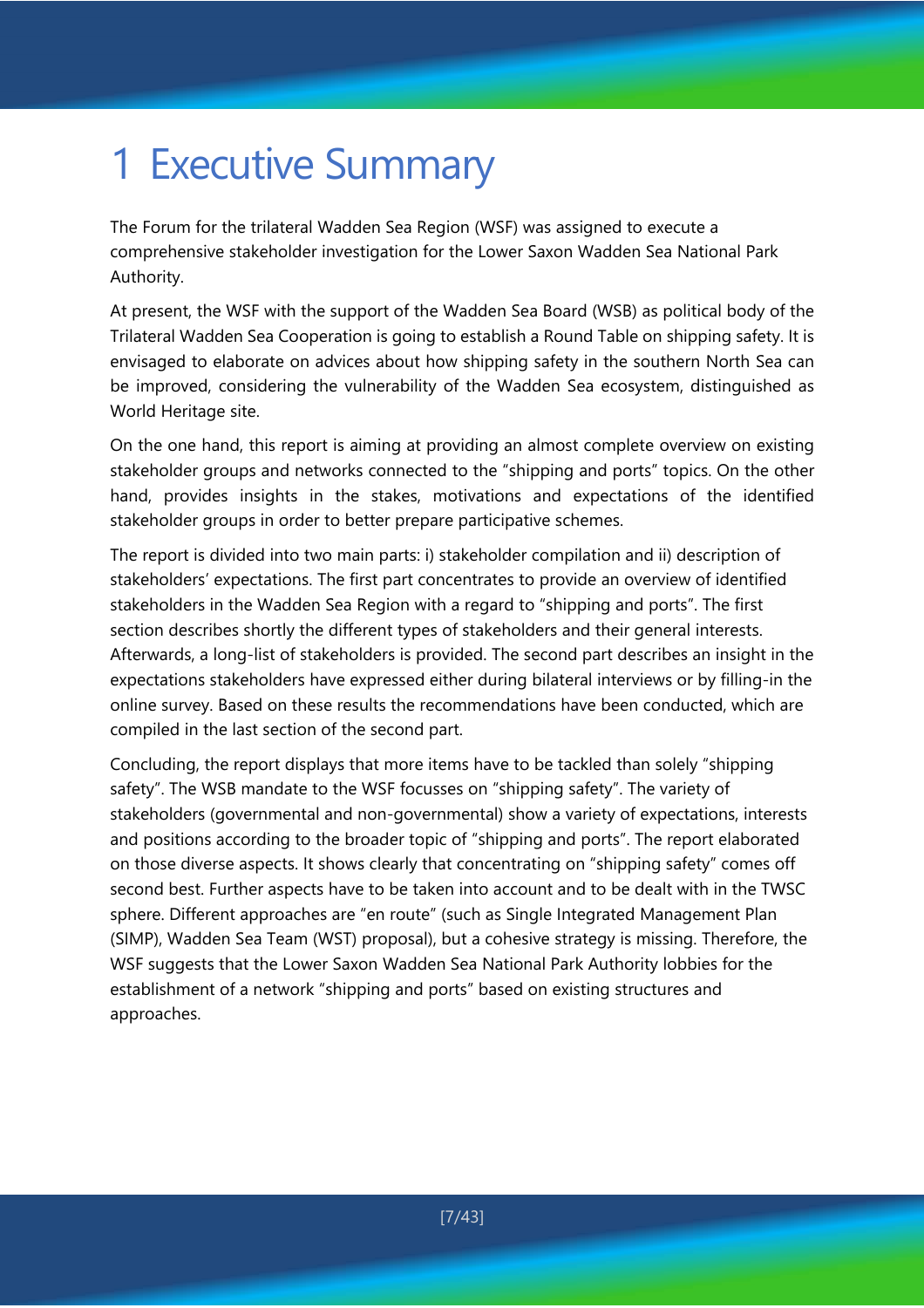# 2 Rationale

Shipping and harbour developments are important businesses along the Wadden Sea coast and contribute to socio-economic welfare in the Wadden Sea Region. For a healthy future, these sectors should face necessary sustainable improvements, also to reach wide acceptance as growing economic branch.

Despite the considerable progress made in the improvement of shipping safety and the environmental protection measures to minimise maritime pollution, shipping will continue to be a potential source of risk for the Wadden Sea and the adjacent coastline. Recent incidents like accidents, near collisions and the loss of cargo as well as offshore developments, increasing vessel traffic but also the responsibility for the Wadden Sea World Heritage Site require new attention and awareness from the shipping sector.

National and regional governments as well as the WSF with its stakeholders were made aware of increasing concerns of the society of the Wadden Sea Region about negative impacts by the shipping business. Also the members of the Wadden Sea Advisory Board in Lower Saxony (Beirat für den Nationalpark Niedersächsisches Wattenmeer) experienced in their sectors and municipalities an increasing concern and requested to take initiatives on improvements within the shipping business.

Therefore, the Wadden Sea Forum with the support of the Wadden Sea Board (WSB) as political body of the Trilateral Wadden Sea Cooperation is going to establish a Round Table on shipping. It is envisaged to elaborate on advices about how shipping safety in the southern North Sea can be improved, considering the vulnerability of the Wadden Sea ecosystem, distinguished as World Heritage Site.

The Lower Saxon Wadden Sea National Park Authority might be a participant of the proposed

Round Table "Shipping Safety" and, therefore, assigned this report to the Forum of the trilateral Wadden Sea Region in order to develop recommendations for their participation and insights to the expectations and interests of further stakeholders. In order to be well prepared for the attendance of participative schemes of every description, the Lower Saxon Wadden Sea National Park Authority wants to unfold these expectations of other potential attendees.

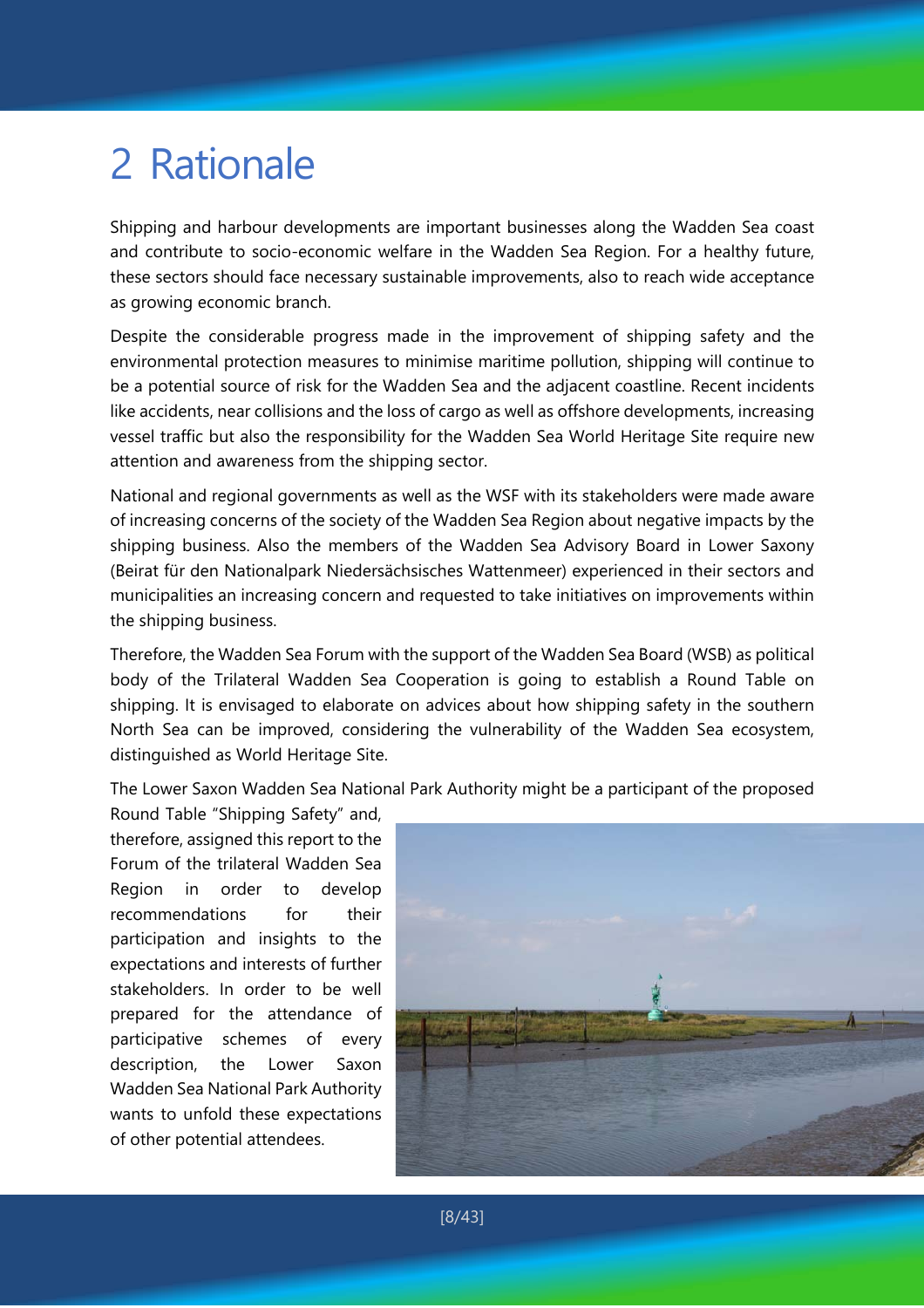# 3 Stakeholder Compilation

# **3.1 Introduction**

A broad range of stakeholders and actors are linked to the topic of "shipping and ports" in the Wadden Sea Region. Moreover, different levels of administration ranging from International institutions such as International Maritime Organisation (IMO) down to regional and local government are also involved. In the Wadden Sea Region, three member states are working jointly on the protection of the Wadden Sea. Thus, these levels have to be included from all member states. International and national based Non-governmental organisations (NGO's) play an important role for the stimulation and triggering on upcoming topics around "shipping and ports". As mentioned before, both aspects are interconnected and should not be treated separately.

This section is a compilation of all identified stakeholders and actors, which are in any way linked to the topic of "shipping and ports". First paragraph is a short description of the applied methodology. The second paragraph will concisely introduce the different types of stakeholders, which display a stake. Finally, the third paragraph provides a comprehensive overview of identified stakeholders and actors in the Wadden Sea Region linked to "shipping and ports".

# **3.2 Methodology**

The methodological approach taken is based on three steps:

- 1. Desktop investigation on available information, e.g. internet, existing literature and meeting minutes
- 2. In-depth interviews with selected stakeholders
- 3. Online survey across all identified potential stakeholders

First, the WSF secretariat produced a list of stakeholders based on a desktop research. Most of the institutions and organisations having a stake in the "shipping and ports" topic are orbiting around the TWSC. The list was extended based on participant lists of the former shipping working group at the WSF. The identification served to understand and to reveal superficial interests and positions.

Afterwards, bilateral interviews have been conducted. Those interviews are aiming at both getting a deeper understanding of what are urgent and relevant items to discuss and which further organisations and institutions should participate.

Finally, the WSF secretariat conducted an online survey to involve more potential stakeholders and to get a rough impression on the stake and the motivation of additionally denominated stakeholders.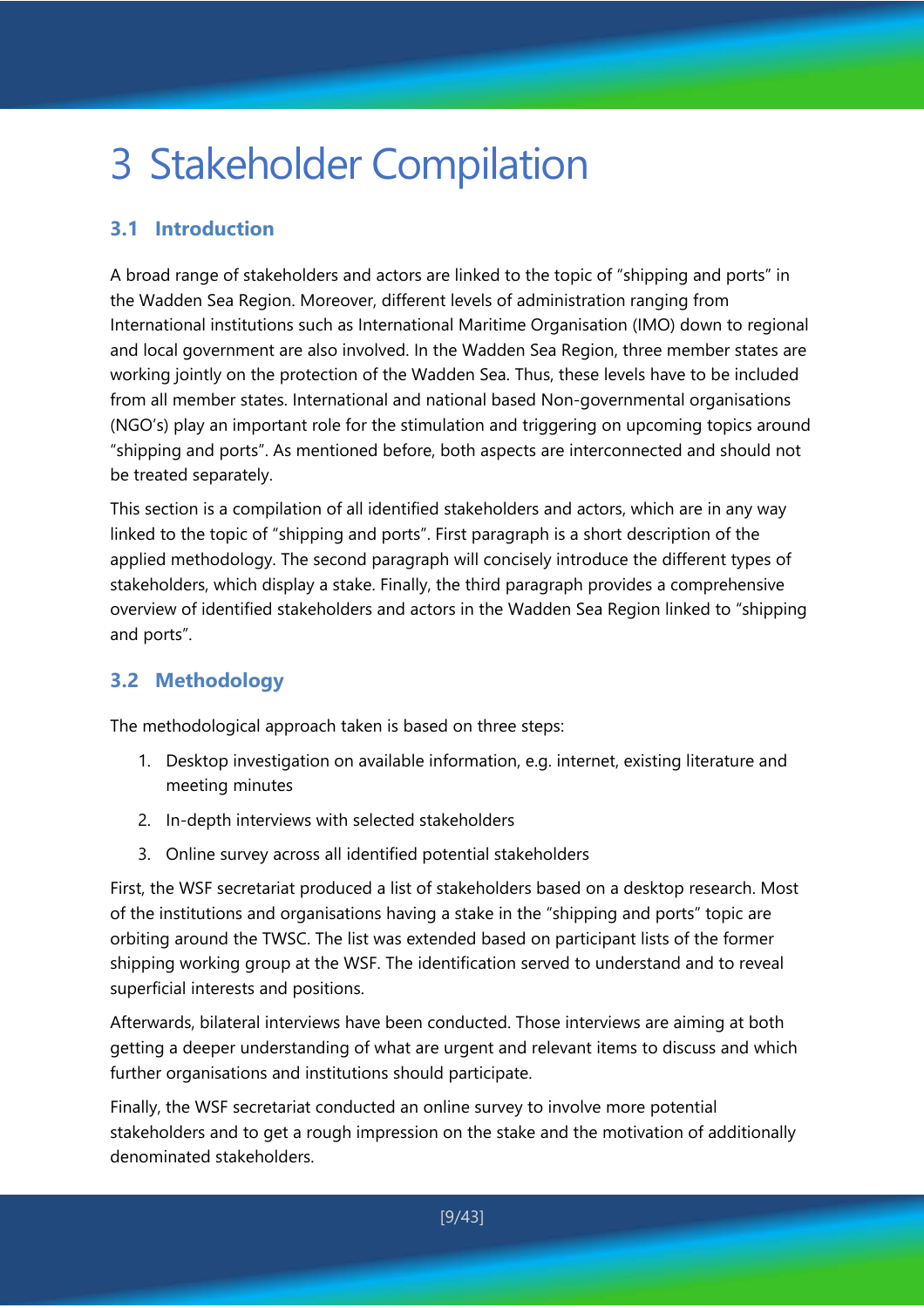# **3.3 Short overview on trilateral relevance on shipping safety**

### 3.3.1 Relevant developments in the Wadden Sea protection

This table describes relevant stepping stones for the protection of the Wadden Sea area. Some description are concentrated on Lower Saxony.

Table 1: Summary of important steps for the protection of the Wadden sea area

| Year           | <b>Content</b>                                                                                     |
|----------------|----------------------------------------------------------------------------------------------------|
| Before 1917    | First areas are designated as protected areas for birds                                            |
| 1978           | Start of the Trilateral Wadden Sea Cooperation                                                     |
| 1983           | Designation as European Protected Area for Birds                                                   |
| 1985/1986/1990 | Designation as National Parks in Lower Saxony, Schleswig-Holstein,<br>Hamburg                      |
| 2002           | Wadden Sea area designated as Particular Sensitive Sea Area (PSSA) by<br>IMO (MEPC, 101(48), 2002) |
| 2007           | Wadden Sea area designated as EU NATURA2000, Bird Directive and<br><b>FFH Directive</b>            |
| 2009/14        | Designation as World Heritage site                                                                 |

For further information see chapter 1 "Protection and Management" of the Quality Status Report 2009 published as Wadden Sea Ecosystem No.25 (2009).

Within the Tønder Declaration of the 12<sup>th</sup> Trilateral Governmental Conference in 2014, the Annex 5 is crucial: PSSA Wadden Sea Operational Plans. The annex is divided into five sections dealing with specific items regarding shipping and ports: i) prevention of accidents, ii) operational pollution, iii) awareness and education, iv) preparedness and response and v) cooperation. Each of those section starts with a description of the objectives 2030 of the TWSC. This paragraph is followed by the explanation of current status and challenges 2030 as well as the enumeration of measures (see CWSS 2014, Tønder Declaration).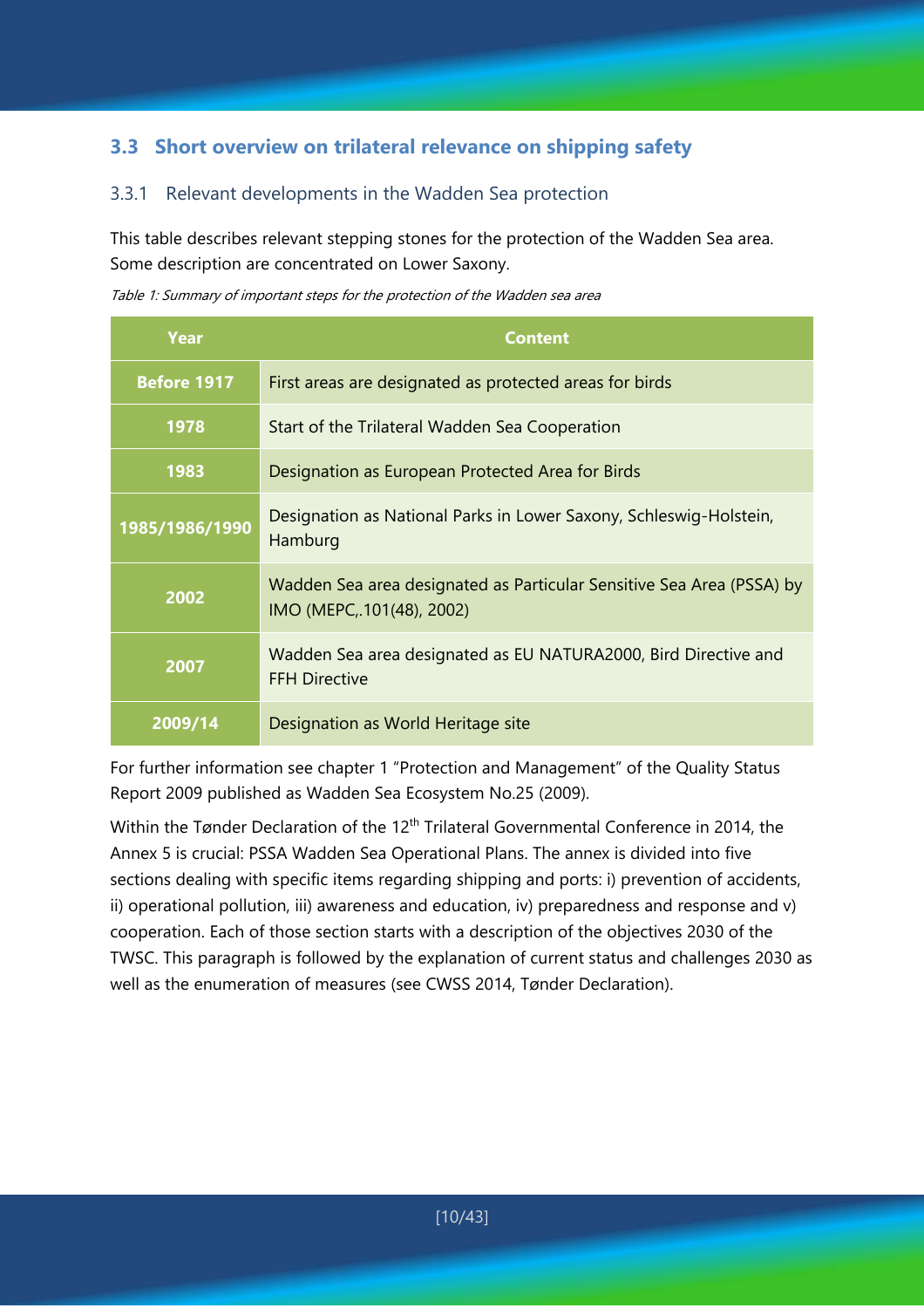# 3.3.2 Relevant developments according to shipping

### 3.3.2.1 MARPOL

Relevant international regulations are SOLAS (International Convention for the Safety of Life at Sea) and the International Convention for the Prevention of Pollution (MARPOL). Hereunder, the table summarises the important developments according to MARPOL.

Table 2: MARPOL annexes, content and year of getting into force.

| Year | <b>Content</b>                                                                              |
|------|---------------------------------------------------------------------------------------------|
| 1973 | MARPOL came into force                                                                      |
| 1983 | Annex I: Regulations for the prevention of pollution by oil                                 |
| 1983 | Annex II: Regulations for the control of pollution by noxious liquid<br>substances and bulk |
| 1988 | Annex V: Prevention of pollution by garbage from ships                                      |
| 1992 | Annex III: Prevention of pollution by harmful substances carried by sea in<br>packaged form |
| 2003 | Annex IV: Prevention of pollution by sewage from ships                                      |
| 2005 | Annex VI: Prevention of air pollution from ships                                            |

### 3.3.2.2 SOLAS

Figure 1 provides an overview on the relevant topics and chapters of the SOLAS convention. The abbreviation SOLAS full form is "Safety Of Life At Sea", an international maritime treaty, also known as SOLAS Convention or International Convention for the Safety of Life at Sea (SOLAS), which establishes the least safety measures in the construction, equipment and operation of merchant ships.

IMO SOLAS 74, the last adopted revised convention of 1974, includes a number of regulations under different SOLAS chapters, which deals with safety precautions and safety procedures starting from the construction of the ship to real emergency like – "Abandon Ship". The convention is updated to meet the safety norms in the modern shipping industry over time.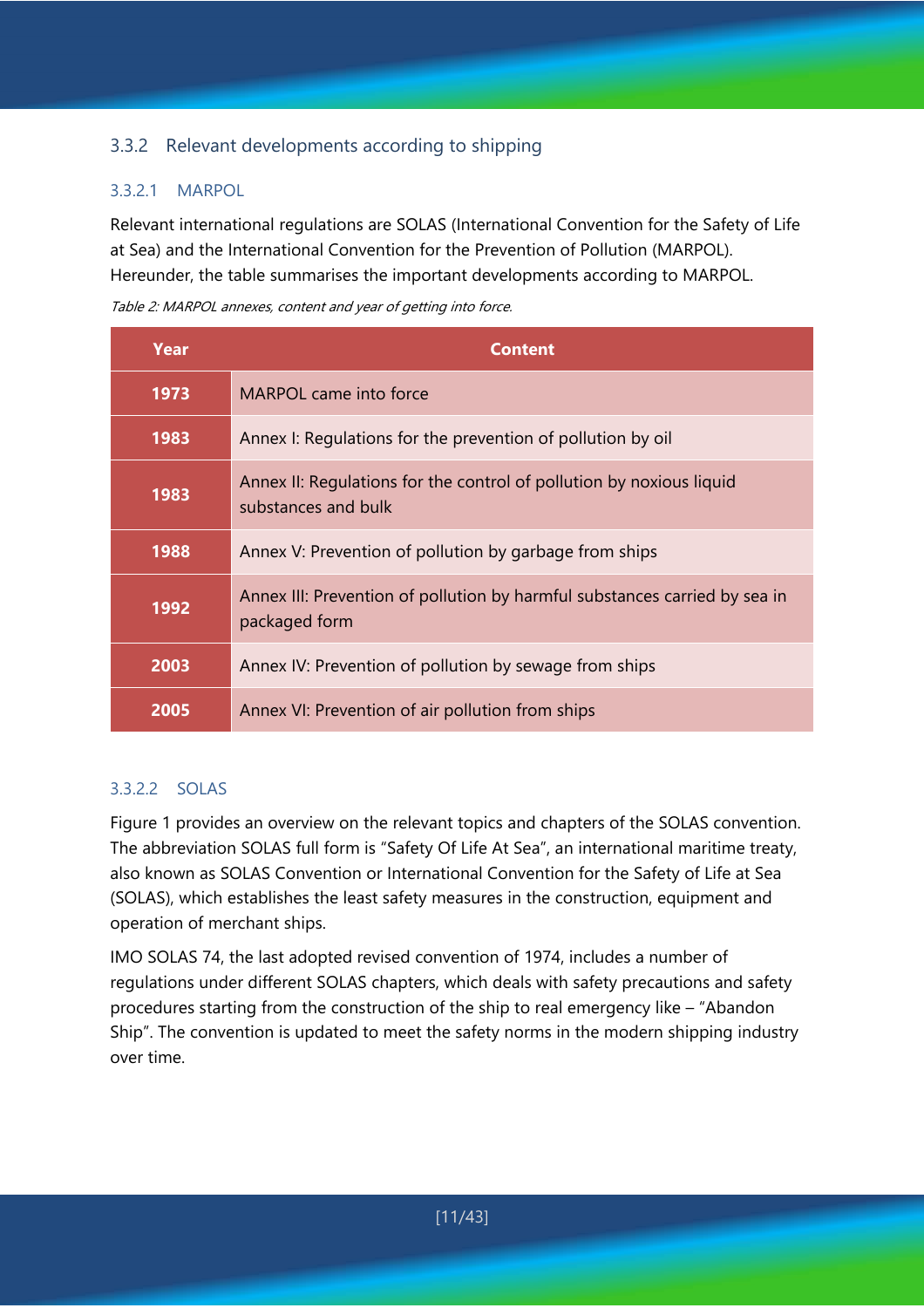

Figure 1: Overview on the relevant chapters and content of SOLAS convention. Source: www.marineinsight.com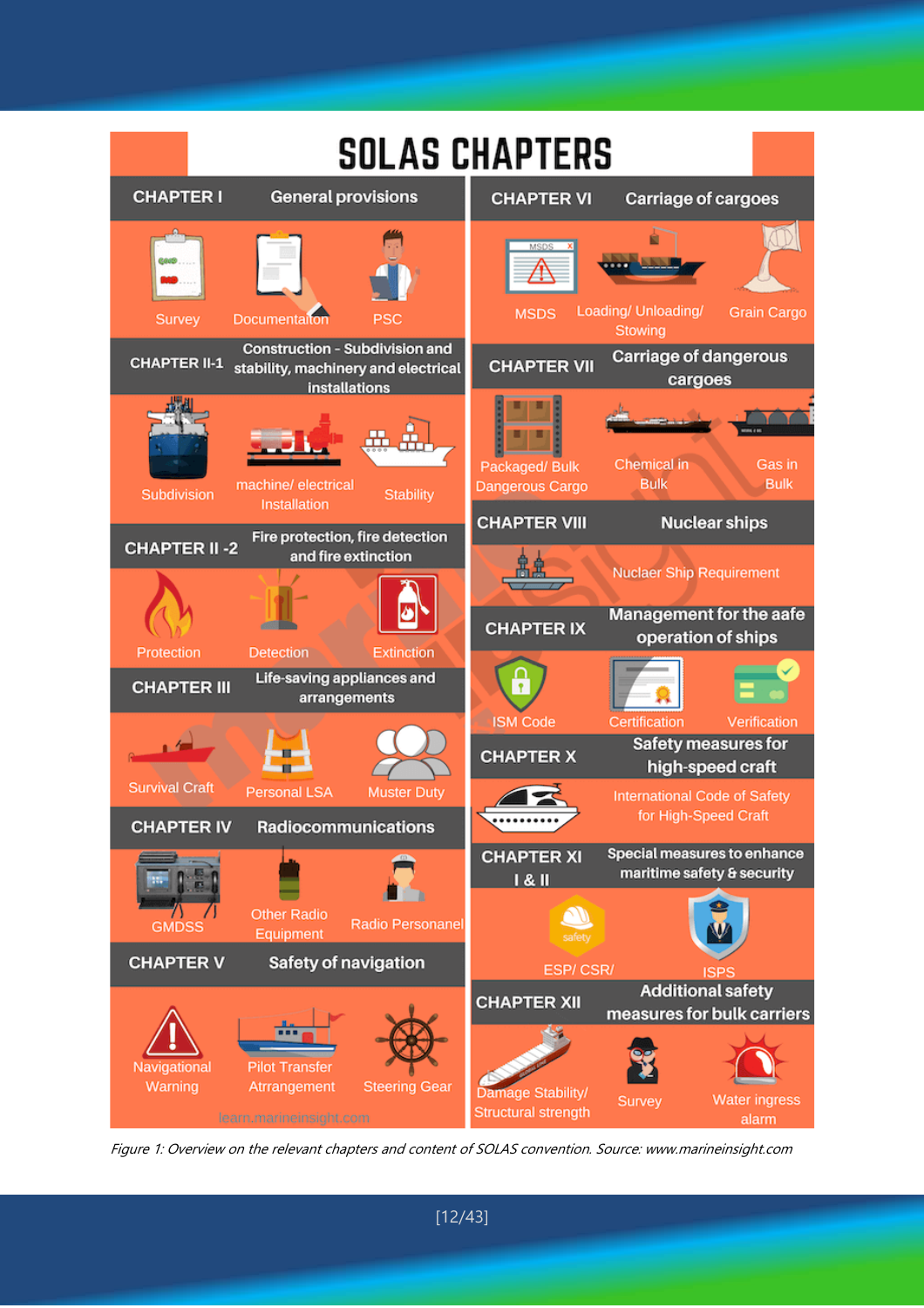#### 3.3.2.3 Bonn Agreement

The Bonn Agreement is the mechanism by which ten Governments, together with the European Union, cooperate in dealing with pollution of the North Sea by oil and other harmful substances. The signatories to the Agreement are the Governments of the Kingdom of Belgium, the Kingdom of Denmark, the French Republic, the Federal Republic of Germany, the Republic of Ireland, the Kingdom of the Netherlands, the Kingdom of Norway, the Kingdom of Sweden, the United Kingdom of Great Britain and Northern Ireland and the European Union. Spain was welcomed as a Bonn Agreement Contracting Party at a ministerial meeting in 2019.

The Bonn Agreement is the oldest regional agreement established by governments for responding to pollution incidents. For 50 years (since 1969), it has provided a mechanism by which the North Sea States and the European Union have successfully worked together in combating pollution from maritime disasters and pollution from ships and offshore installations. Under this mechanism, participating states have also carried out surveillance as an aid to detecting and combating pollution at sea in the North Sea Area.

#### 3.3.2.4 PSSA und IMO

Specific regulations for the Wadden Sea, for example according to the Particular Sensitive Sea Area (PSSA) could be found in QSR (2009), Thematic Report No. 3.2, Harbours and Shipping (see Butt et al, 2009, pp. 4 to 5):

"A PSSA is an area that needs special protection through action by IMO because of its significance for recognized ecological, socio-economic, or scientific attributes where such attributes may be vulnerable to damage by international shipping activities" (Resolution A.982 (24)). The International Maritime Organisation's (IMO) Marine Environment Protection Committee (MEPC) designated major parts of the Dutch, German and Danish Wadden Sea as a Particularly Sensitive Sea Area (PSSA) in October 2002. The PSSA consists of the marine area of the Wadden Sea Conservation Area, being the Wadden Sea National Parks in Germany and the Wadden Sea Nature Protection areas in Denmark and the Netherlands (Figure 2), which covers an area of approximately 12,000  $km^2$ . The designation of the Wadden Sea PSSA was formally recognised at the Schiermonnikoog Conference in 2005, in which Ministers declared their determination to protect the Wadden Sea from negative impacts from shipping (§14 Schiermonnikoog Declaration). The purpose of a PSSA is to protect an area which has significance for recognized ecological, socio-economic, or scientific attributes and which may be vulnerable to damage by international shipping. Protection for the area is through adoption of IMO recognised Associated Protective Measures (APMs), which should address the vulnerability in such a way as to protect, reduce or eliminate the risk posed by international shipping (IMO Resolution A.982 (24)). The application for the Wadden Sea PSSA included two Associated Protective Measures (APMs), which were the German Bight Traffic Separation Scheme and the Deep Water Route, these are located outside but adjacent to the boundaries of the PSSA. The PSSA concept is not supposed to limit international shipping but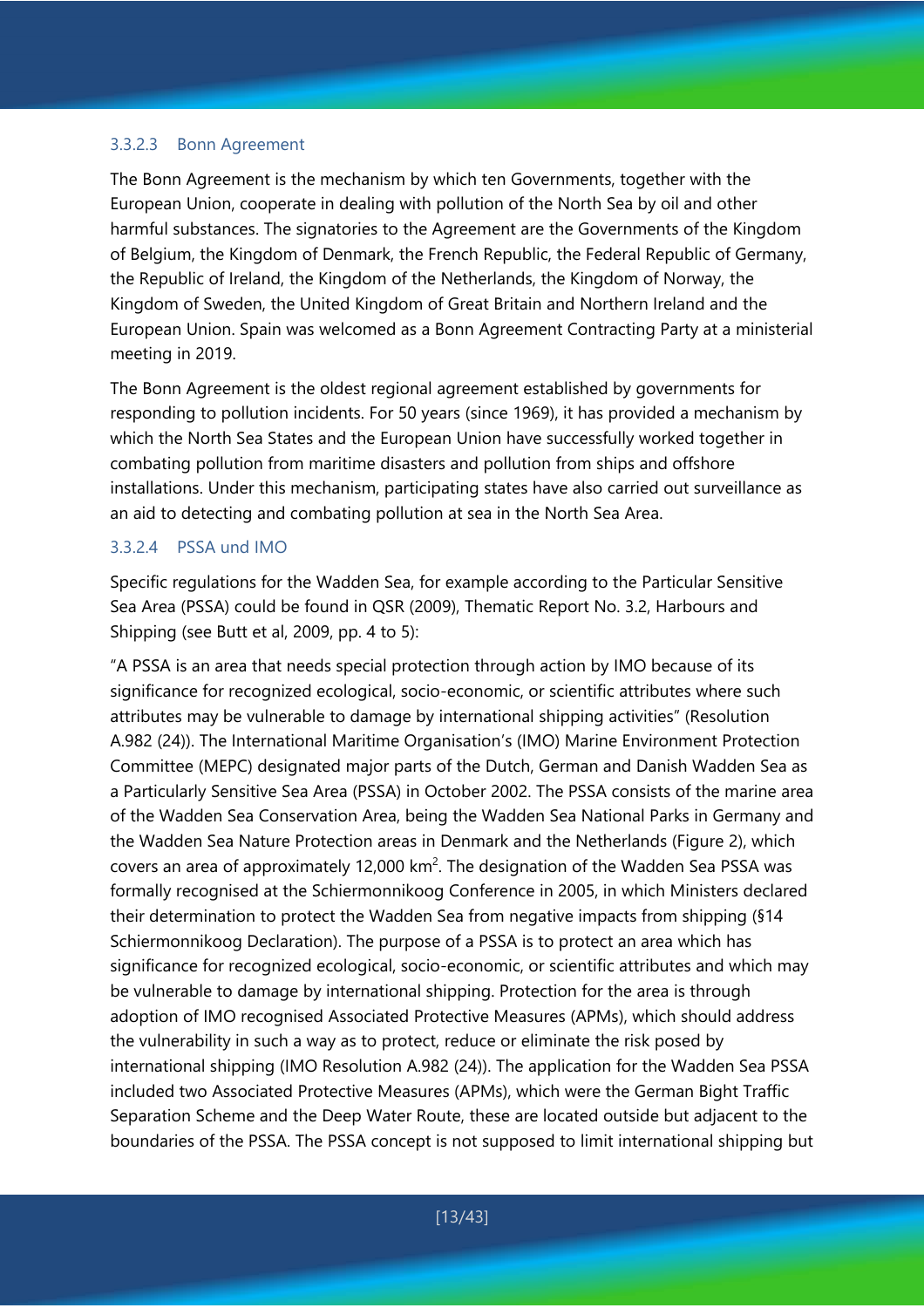to increase awareness of the areas sensitivity and hence reduce the impact international shipping has on the area."

#### 3.3.2.5 EU activities

"Since the Wadden Sea PSSA designation in 2002, the International and European communities have introduced several important pieces of legislation aimed at protecting the environment from shipping activities. These policies have and will continue to improve both the standard and safety of shipping, thereby reducing their potential negative impact on the marine environment. For the Wadden Sea, amendments to existing legislation and the introduction of new legislation should also improve the quality of the marine environment. Furthermore the development of the EU Integrated Maritime Policy will assist with bringing countries coastal policies in line with each other, thus encouraging and enabling them to develop further policies together specifically aimed at protecting vulnerable areas such as the Wadden Sea" (Butt et al, 2009, p. 5).

The tanker "MV Erika" (1999) and the "MV Prestige" (2002) accidents encouraged the EU drastically to reform its existing regime and to adopt new rules and standards for preventing accidents at sea, particularly those involving oil tankers. The EU considerably reinforced its legislative arsenal to combat flags of convenience and give Europe better protection against the risks of accidental oil spills. With the Third Maritime Safety Package adopted in 2009, the EU expanded its legislative arsenal covering all chains of responsibility in the maritime sector. The focus now is on proper implementation and enforcement as well as continuous evaluation to ensure that this legislation is fit for purpose. The European Commission can rely on the technical and scientific assistance of the European Maritime Safety Agency (EMSA)".

# 3.3.3 Potential threats by shipping

The potential threats, which might be imposed by shipping to the Wadden Sea can be divided into three categories: i) operational emissions, ii) accidental influences and iii) prohibited discharge.

The operational emissions could further be divided into emissions towards the air, water and sea floor. Thereunder, emissions such as  $CO<sub>2</sub>$ , sulphur or nitrogen oxide are subsumed. The emissions into the water column could be e.g. the discharge of bilge, ballast water or the emission of noise. Waste and heavy metals can be introduced to the sea floor by shipping.

The accidental influences comprise the loss of load or containers such as, recently, the MSC Zoe, but also loss of oil like in the Duncan Island case. Prohibited discharge of lubricant, oil or waste are also reasons for pollution at sea. All these threats show potential harm to the endangered and special natural area of the Wadden Sea.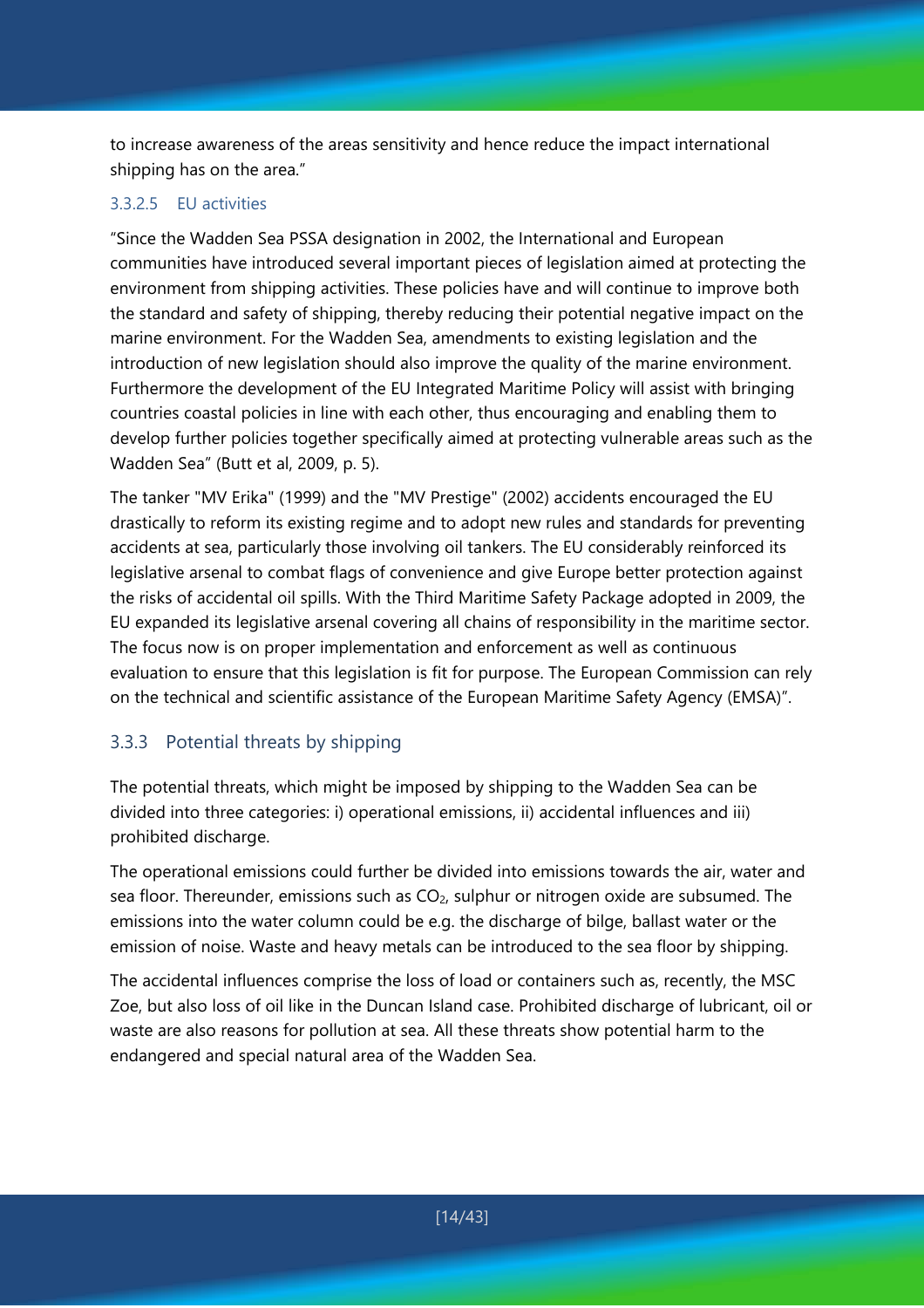# **3.4 Types of Stakeholders and general interests**

A rough division of stakeholders was made into governmental and non-governmental organisations and institutions. The governmental part divides further into different levels such as national and federal states respective provinces (NL) or Kommune (DK). For example, shipping lanes in Germany are designated as national waterways (Bundeswasserstraßen) the national Ministry for Transport and Digital Infrastructure with its subordinated authorities are responsible for the management. In The Netherlands and Denmark, national Ministries are responsible: In Denmark, the Danish Ministry of Industry, Business and Financial Affairs contracts the Danish Maritime Authority to conduct specific work in the field of shipping. In The Netherlands, the Ministry of Transport and Water Management assign the responsibility the Rijkswaterstaat, which is a sub-ordinated agency. According to nature conservation, the responsibility lays on federal state level is relevant for the areas of the National Parks Wadden Sea in Germany. The national level creates the basis with the National Law on Nature Conservation (Bundesnaturschutzgesetz).

Furthermore, the supra-national level is listed in section 3.5.3. Therein, the IMO is the important unit for all international shipping management aspects. Further organisations are associations of regions around the North Sea and monitoring and reporting units of the European Union.

#### Non-governmental organisations have been divided into four parts as follows:

1. Ports and harbours

In the southern North Sea and within the area of the Wadden Sea several ports and harbours are located. Bigger ports such as Wilhelmshaven, Bremerhaven, Cuxhaven, Esbjerg, Delfzijl and Eemshaven are located along the estuaries of the rivers Elbe, Weser, Ems and Jade. Smaller harbours are in the Wadden Sea area and serve as ports for cutters, ferries, logistics for the islands, offshore services or leisure boats. Mainly, the adequate accessibility is crucial for all ports and harbours. Accessibility means a sufficient timespan of the tidal window, navigational depth (draught) and adequate width of the waterway for safe approach of vessels and ships. Bigger harbours are suffering economic competitiveness if the accessibility and the approaching time is enhanced by different regulations. Smaller harbours within the Wadden Sea area are mainly suffering accessibility by sediment accretion and, thus, limited ability to conduct river conservancy or river engineering works. In contrast to ports located at the estuaries, further environmental regulations and, especially for Wadden Sea harbours, the designation of the Wadden Sea area as World Heritage site inflict further considerations.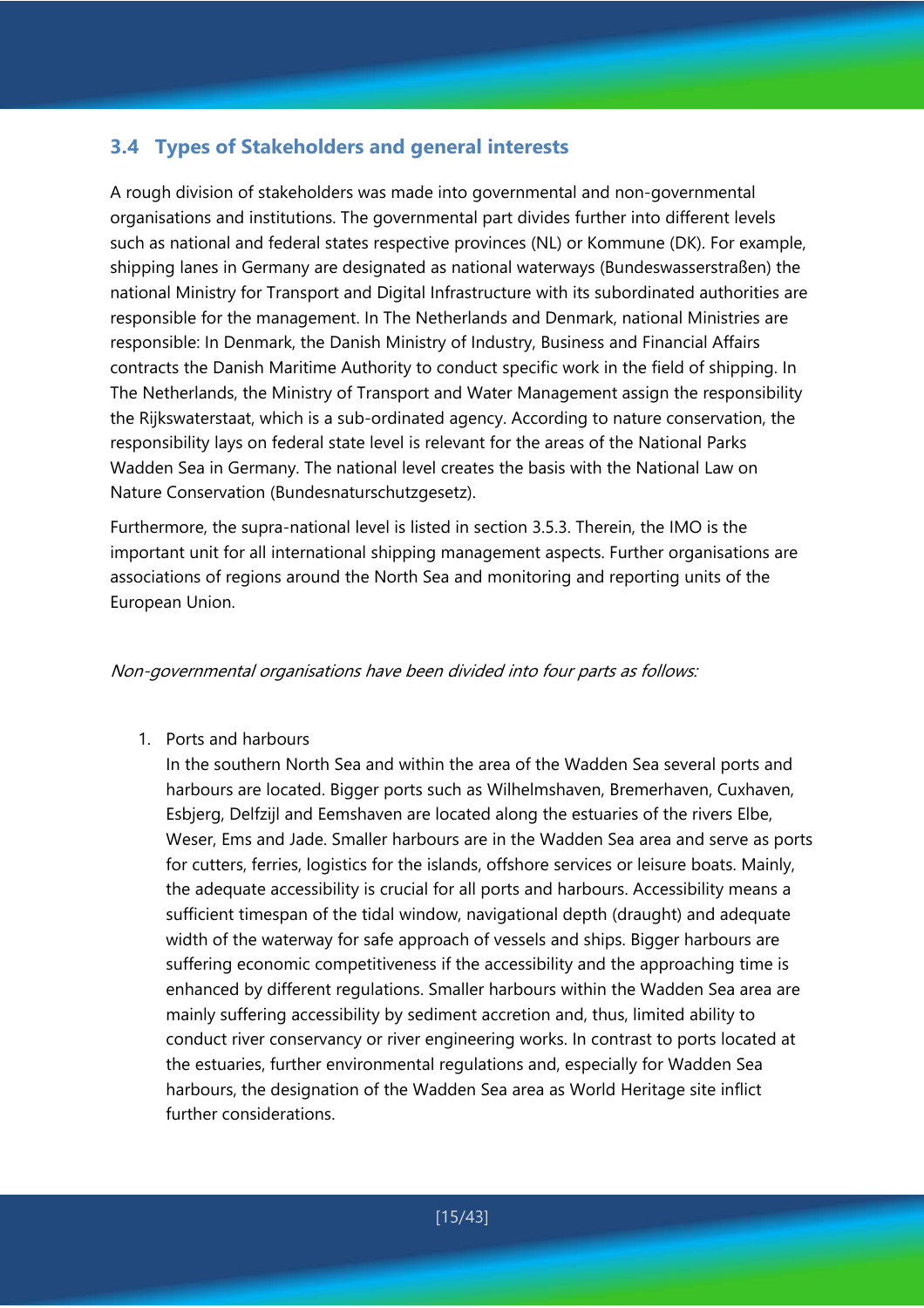- 2. Shipping related Organisations, Commercial shipping Hereunder, organisations are listed, which are representing different aspects of shipping, e.g. pilots and ship owners. Ship owners are interested on the one hand in a safe and secure navigation to ports and harbours. On the other hand, they are also interested in efficient routing from the origin to the destination of container vessels, bulk carrier and feeder ships. In dangerous or congested waterways such as the southern North Sea, pilots are obligatory at a specific point of the route, especially for the approach to ports and harbours in the estuaries.
- 3. Organisations, associations with relation to the Wadden Sea

Several organisations and institutions are working in and at the Wadden Sea. These organisations and institutions represent either associations of municipalities or islands (communities) in the Wadden Sea area or nature and environmental protection organisations. In general, the main aims of these groups are the preservation and conservation of the natural status and environmental cohesion of the Wadden Sea but from out different perspectives including distinct purposes. One are interested and concentrating on a coherent and almost natural and undisturbed development of the geomorphological and biological inventory of the Wadden Sea. Others are also interested in a sustainable approach, i.e. attaining a cooperative way between economy and ecology. Further differentiations are made in later sections.

4. Leisure Boat Organisations

The Wadden Sea area is widely used by leisure and sailing boats. Safe and secure navigation is important within the Wadden Sea area, for example in the small creeks and tidal channels between the Wadden Sea islands. However, leisure and sailor boats as well as excursion boats are also using the national waterways and navigation lanes in order to reach their destinations.

### Governmental Organisations and Institutions

The stake and responsibility of governmental organisations and institutions depends on their respective department. The environmental departments are responsible for the protection and preservation of the unique Wadden Sea and maritime area. The departments for waterways and shipping are responsible for the easiness and safety of navigation. Coast guards are sub-ordinated and operational units of those departments. The international organisations are responsible either to coordinate and to enable cohesive approaches or to develop and to implement binding regulations worldwide, on European or on Wadden Sea Region level.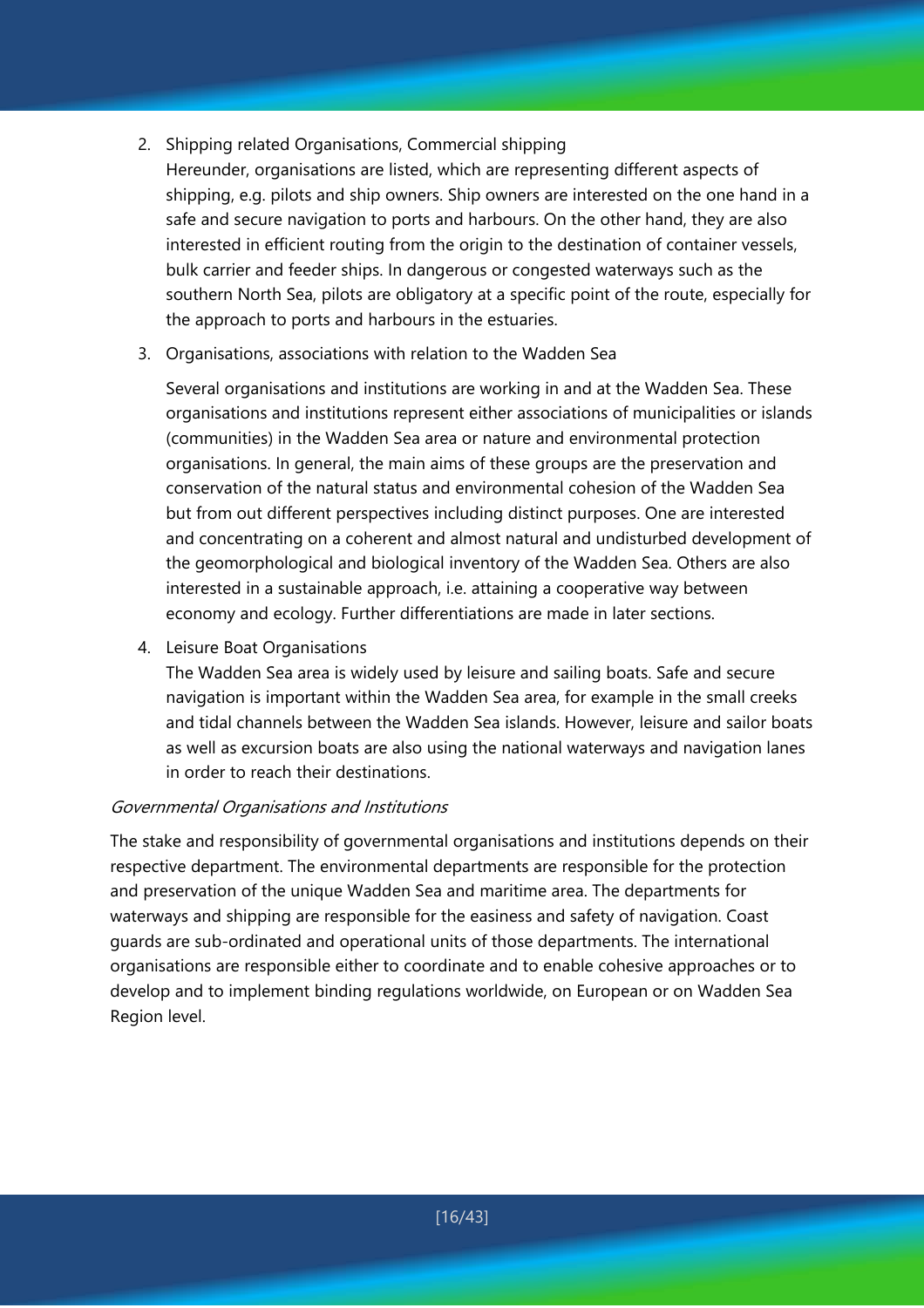# **3.5 Stakeholder Overview**

### 3.5.1 Non-governmental Institutions and Organisations

#### 3.5.1.1 Ports and harbours in the Wadden Sea

The headline might be confusing, therefore, a short explanation of the main differences between the terms "port" and "harbour": While a harbour and a port may look like similar structures along a coastline, they serve different purposes; a harbour is either natural or manmade; ports are mostly manmade and are bigger and have many facilities; harbours provide safe anchorage to ships in conditions of bad weather and ports are mainly used for loading and unloading of ships.

In this section, only a selection of ports are listed. The listed ports and harbours are more or less representing the bigger units. Furthermore, the most of the listed units are member of the "cooperation of Wadden Sea ports". Within the Wadden Sea there are approx. 40 smaller harbours existing, which show a variety of functions and dimension. Although, these harbours are a shelter or destination for many leisure boats, cutters and other types of boats, to handle the entire amount is ineffective. This does not mean to ignore the potential for incidents and (severe) consequences for the Wadden Sea area, because they are directly located within this endangered area. Many of these smaller harbours are owned and managed by municipalities or, for example, on Lower Saxony by Nports, which is already mentioned in the list.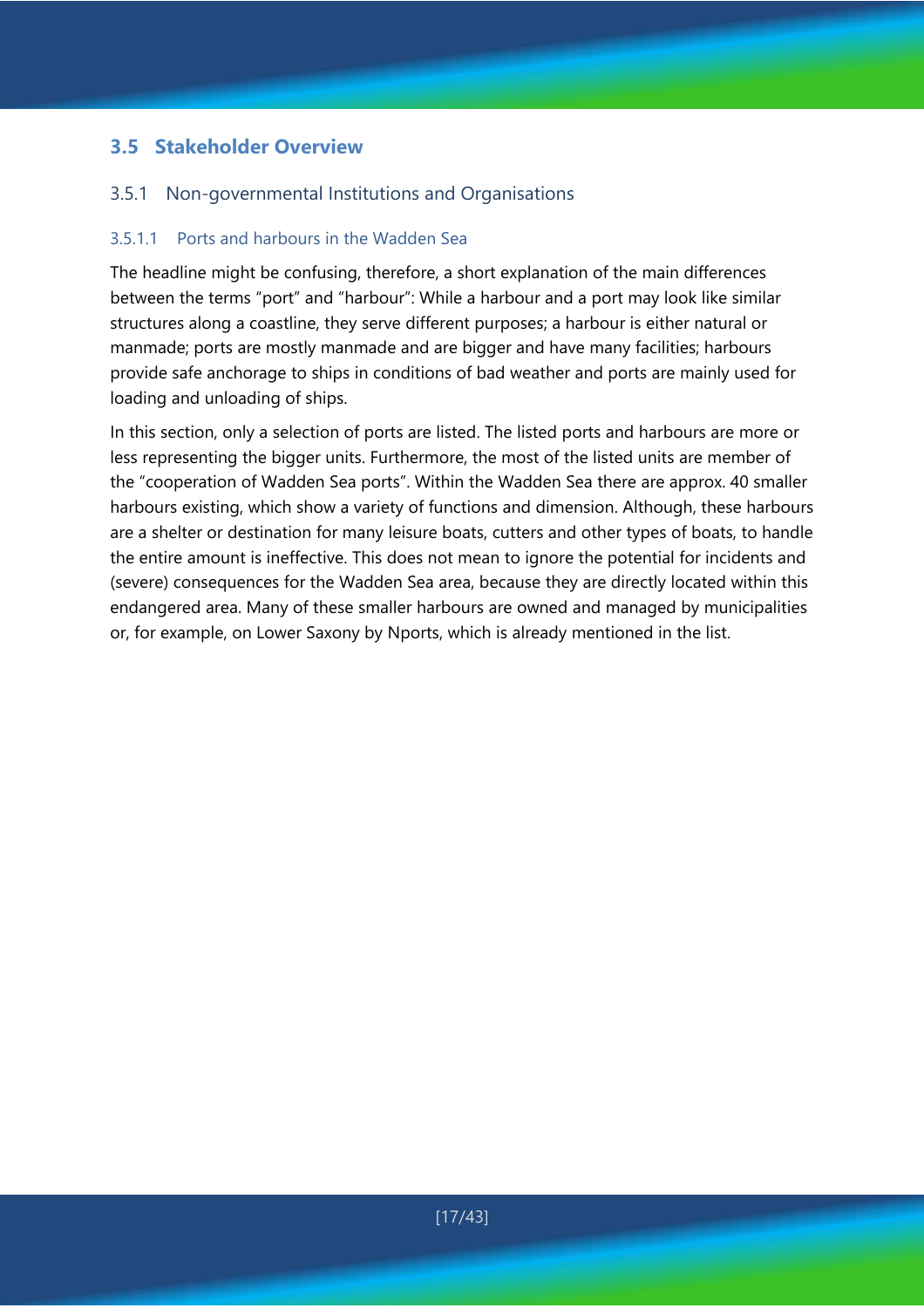#### 3.5.1.2 Ports and Harbours

| <b>Nation</b> | <b>Information</b>                                                                                    |
|---------------|-------------------------------------------------------------------------------------------------------|
|               | Brunsbüttel Ports GmbH<br>Glückstadt Port GmbH & Co. KG<br>Elbehafen<br>D - 25541 Brunsbüttel         |
|               | Bremenports GmbH & Co. KG<br>Am Strom 2<br>D - 27568 Bremerhaven                                      |
| <b>GER</b>    | <b>JadeWeserPort</b><br>Pazifik 1<br>D - 26388 Wilhelmshaven                                          |
|               | Niedersachsen Ports GmbH & Co. KG<br>Hindenburgstraße 26 - 30<br>26122 Oldenburg                      |
|               | Hamburg Port Authority<br>Leiterin Umwelt- und Naturschutz<br>Neuer Wandrahm 4<br>$D - 20457$ Hamburg |
|               | Groningen Seaports<br>Postbus 20004<br>NL - 9930 PA Delfzijl                                          |
|               | Port of Harlingen<br>Waddenpromenade 9-3<br>NL-8860 AE Harlingen                                      |
| <b>NL</b>     | Port of Den Helder<br>Het Nieuwe Diep 33-3<br>NL - 1781 AD Den helder                                 |
|               | Port Lauwersoog<br>Havens <sub>2</sub><br>NL-9976 VN Lauwersoog                                       |
|               | Port of Den Oever<br>Haventerrein 3a<br>NL-1779 GS Den Oever                                          |
| <b>DK</b>     | Port Rømø Havn<br>Havnekontoret<br>Flyndervej 4<br>DK-6792 Rømø                                       |
|               | Port of Esbjerg<br>Hulvevejen 1<br>DK-6700 Esbjerg                                                    |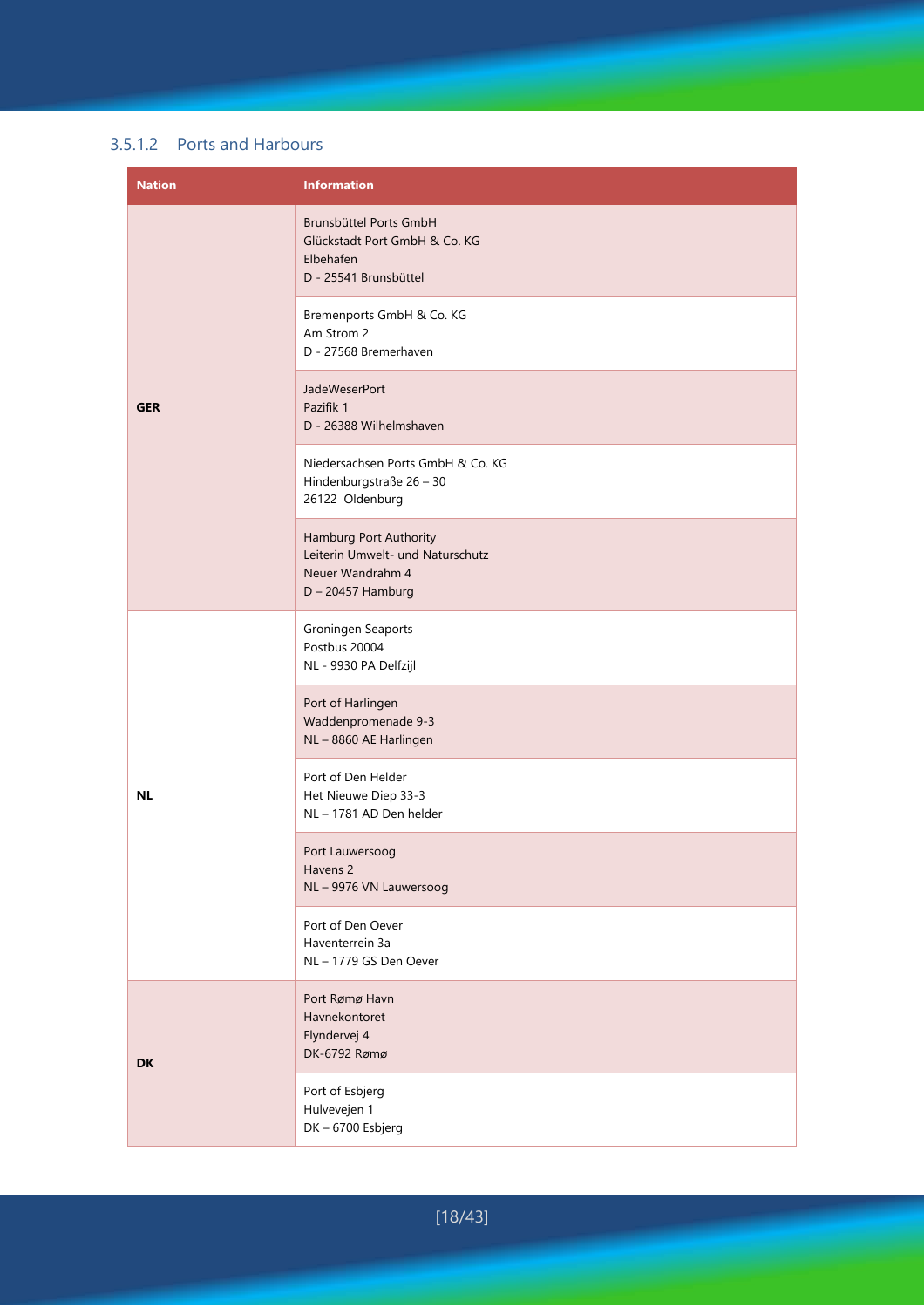# 3.5.1.3 Shipping related Organisations

| <b>Nation</b> | <b>Information</b>                                                                                                                                                                                                                                                                                                                                                                                                           |
|---------------|------------------------------------------------------------------------------------------------------------------------------------------------------------------------------------------------------------------------------------------------------------------------------------------------------------------------------------------------------------------------------------------------------------------------------|
|               | VDR - Verband Deutscher Reeder<br>Burchardtstr. 24<br>$D - 20095$ Hamburg                                                                                                                                                                                                                                                                                                                                                    |
|               | Bundesverband der See- und Hafenlotsen<br>Georgstraße 10<br>D - 27570 Bremerhaven                                                                                                                                                                                                                                                                                                                                            |
|               | Maritimes Cluster Norddeutschland (MCN) e.V.<br>Central Clustermanagement<br>Wexstraße 7<br>D - 20355 Hamburg                                                                                                                                                                                                                                                                                                                |
| <b>GER</b>    | Remark: MCN is a German cluster consisting of a diverse bunch of consultancies,<br>companies, organisations and shipyards and many more, which are all related either to<br>shipping or to harbours/ports. With regard to the composition MCN is a relevant<br>stakeholder in the broader field of "shipping and ports", but not for the Round Table<br>"Shipping Safety". Although, this topic is touched in their network. |
|               | Maritimes Kompetenzzentrum (MARIKO) gGmbH<br>Bergmannstraße 36<br>D - 26789 Leer                                                                                                                                                                                                                                                                                                                                             |
|               | Remark: MARIKO is a competence centre for maritime topics, but focussed on<br>training, conducting projects and event management as a service for the maritime<br>network. Therefore, MARIKO is a valuable and relevant knowledge delivering<br>stakeholder, but not for the Round Table "Shipping Safety".                                                                                                                  |
| <b>DK</b>     | Danish Shipping<br>Security, Environment & Maritime Research<br>Amaliegade 33<br>DK-1256 Copenhagen                                                                                                                                                                                                                                                                                                                          |
|               | DanPilot<br>Havnepladsen 3a<br>DK-5700 Svendborg                                                                                                                                                                                                                                                                                                                                                                             |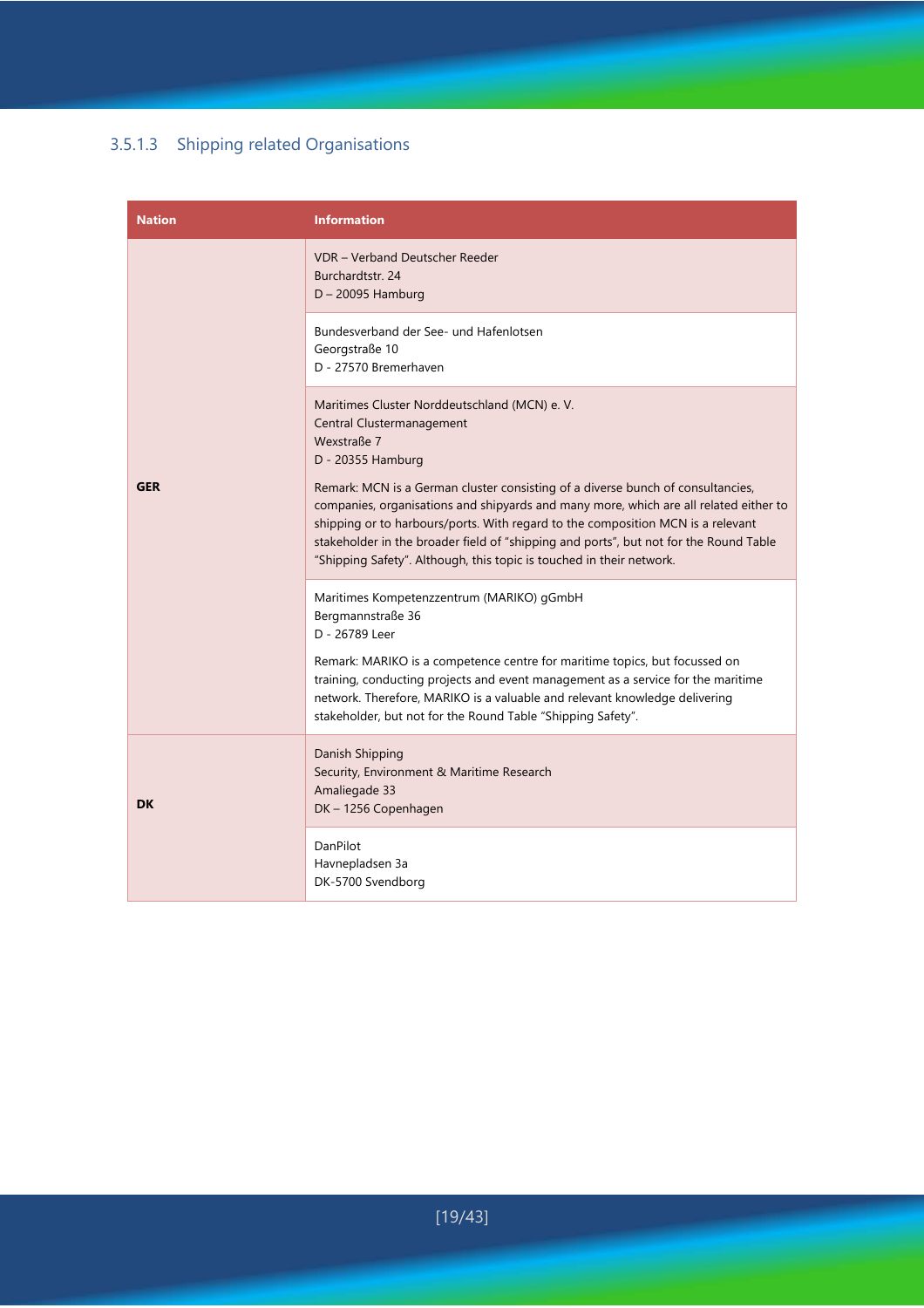# 3.5.1.4 Harbours/Ports related Organisations

| <b>Nation</b>                   | <b>Information</b>                                                                                                                                  |
|---------------------------------|-----------------------------------------------------------------------------------------------------------------------------------------------------|
|                                 | WHV Hafenwirtschafts Vereinigung e.V.<br>Luisenstrasse 5<br>D - 26382 Wilhelmshaven                                                                 |
| <b>GER</b>                      | Zentralverband der Seehäfen<br>Am Sandtorkai 2<br>$D - 20457$ Hamburg<br>Members: all German Sea Ports at North and Baltic Sea                      |
|                                 | Gesamtverband Schleswig-Holsteinischer Häfen e.V.<br>(address see Port of Brunsbüttel)<br>Members: are all ports and harbours of Schleswig-Holstein |
|                                 | Seaports of Niedersachsen<br>Hindenburgstr. 28<br>D-26122 Oldenburg                                                                                 |
| <b>NL</b>                       | Waddenzeehavens<br>Kaardebol 8<br>NL-9413 DT Beilen                                                                                                 |
|                                 | Wadden Sea Ports<br>www.waddenseaports.com                                                                                                          |
| <b>Trilateral/International</b> | <b>EcoPorts</b><br>Treurenberg 6<br>$B - 1000$ Brussels<br>Members in the Wadden Sea area: Dutch and Lower Saxon seaports, Brunsbüttel              |



[20/43]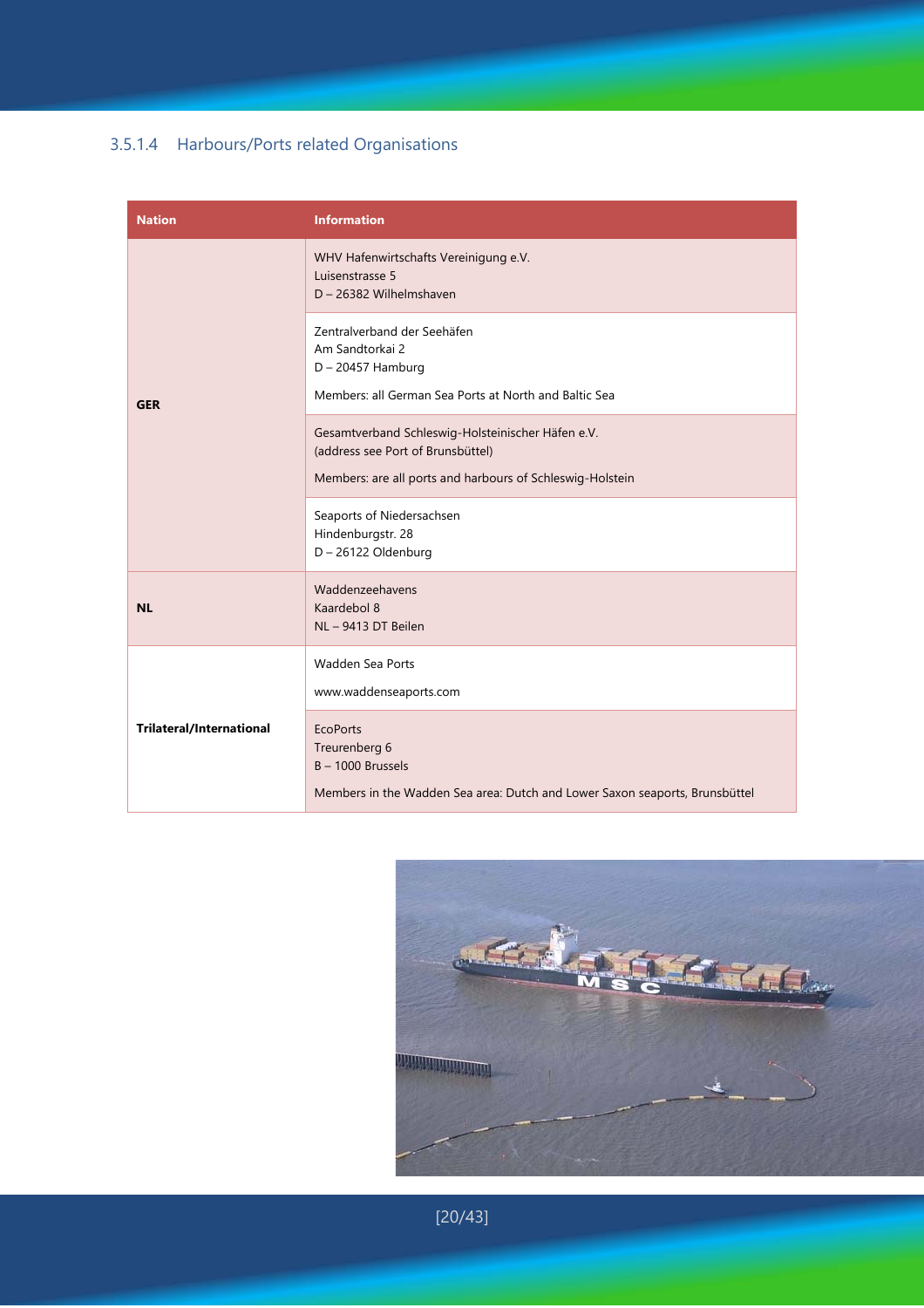# 3.5.1.5 Organisations related to Wadden Sea protection

| <b>Nation</b> | <b>Information</b>                                                                                         |
|---------------|------------------------------------------------------------------------------------------------------------|
|               | Waddenvereniging<br>Postbus 90<br>NL-8860 AB Harlingen                                                     |
| <b>NL</b>     | Samwerkingsverband De Wadden Eilanden<br>Waddenpromenade 1<br>Postbus 203<br>NL-8860 AE Harlingen          |
|               | $KIMO - NL/B$<br>Stationsplein 48B<br>NL-1948 LC Beverwijk                                                 |
|               | Schutzgemeinschaft Deutsche Nordseeküste (SDN)<br>(Member of KIMO GER)<br>Windallee 4<br>$D - 26316$ varel |
|               | National Park Advisory Board Lower Saxony<br>Virchowstr. 1<br>D - 26382 Wilhelmshaven                      |
|               | National Park Kuratorium Nordfriesland                                                                     |
|               | National Park Kuratorium Dithmarschen                                                                      |
| <b>GER</b>    | Insel- und Halligkonferenz e.V.<br>(Member of KIMO GER)<br>Hafenstr. 23<br>D - 25938 Wyk auf Föhr          |
|               | WWF-Wattenmeerbüro<br>Hafenstraße 3<br>D - 25813 Husum                                                     |
|               | <b>BUND</b><br>Am Dobben 44<br>D - 28203 Bremen                                                            |
|               | <b>NABU</b><br>Alleestr. 36<br>D - 30167 Hannover                                                          |
|               | Jordsand<br>Bornkampsweg 35<br>D - 22926 Ahrensburg                                                        |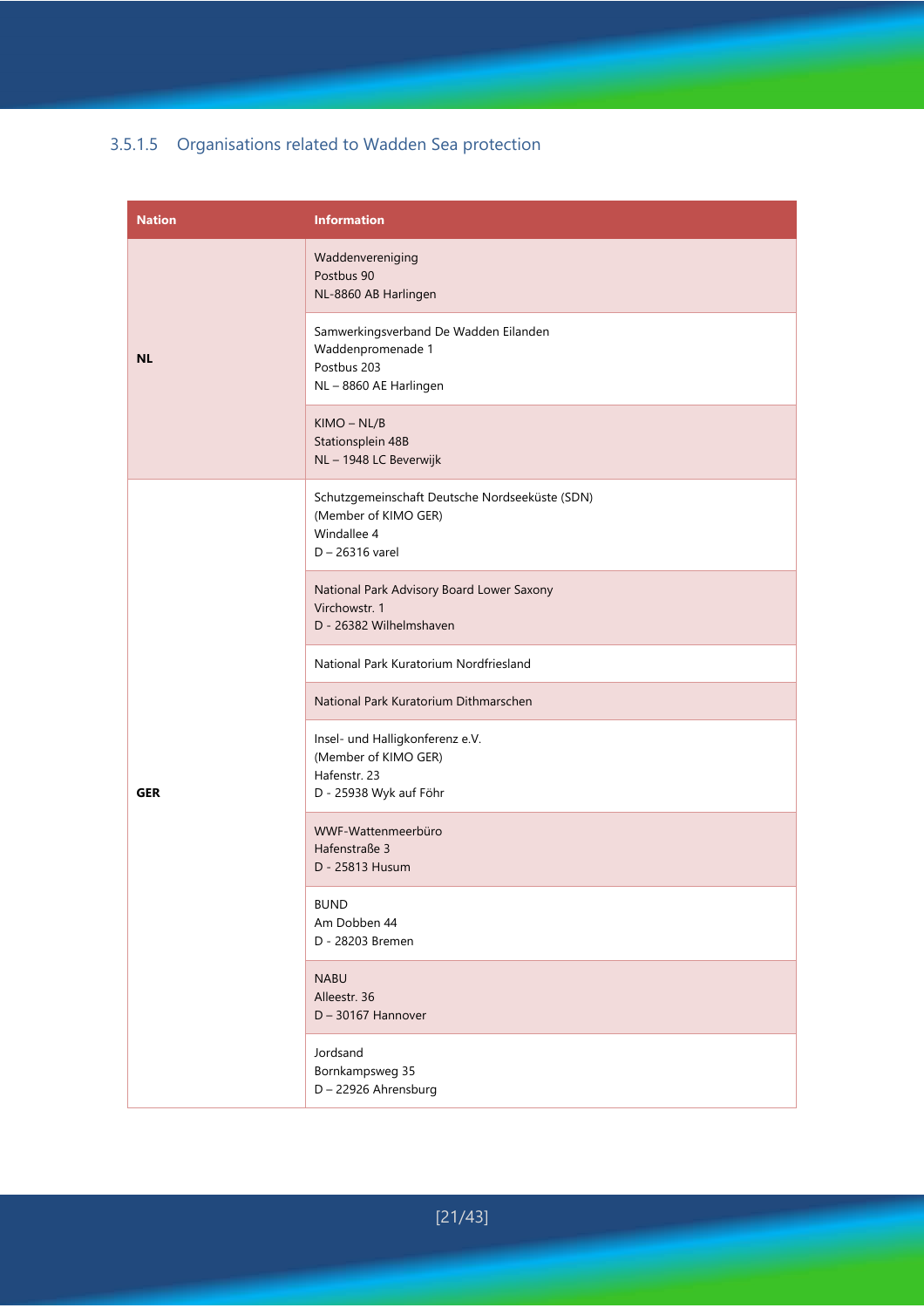|     | Schutzstation Wattenmeer e.V.<br>Hafenstr. 3<br>$D - 25813$ Husum                                                                          |
|-----|--------------------------------------------------------------------------------------------------------------------------------------------|
| DK. | KIMO DK<br>Bytoften 2<br>DK - 6800 Varde<br>Counceling Board of Danish Wadden Sea<br>c/o The Danish Wadden Sea Secretariat<br>Torvegade 74 |
|     | DK-6700 Esbjerg<br>Represents the 4 Danish Wadden Sea municipalities and 19 various stakeholders                                           |



[22/43]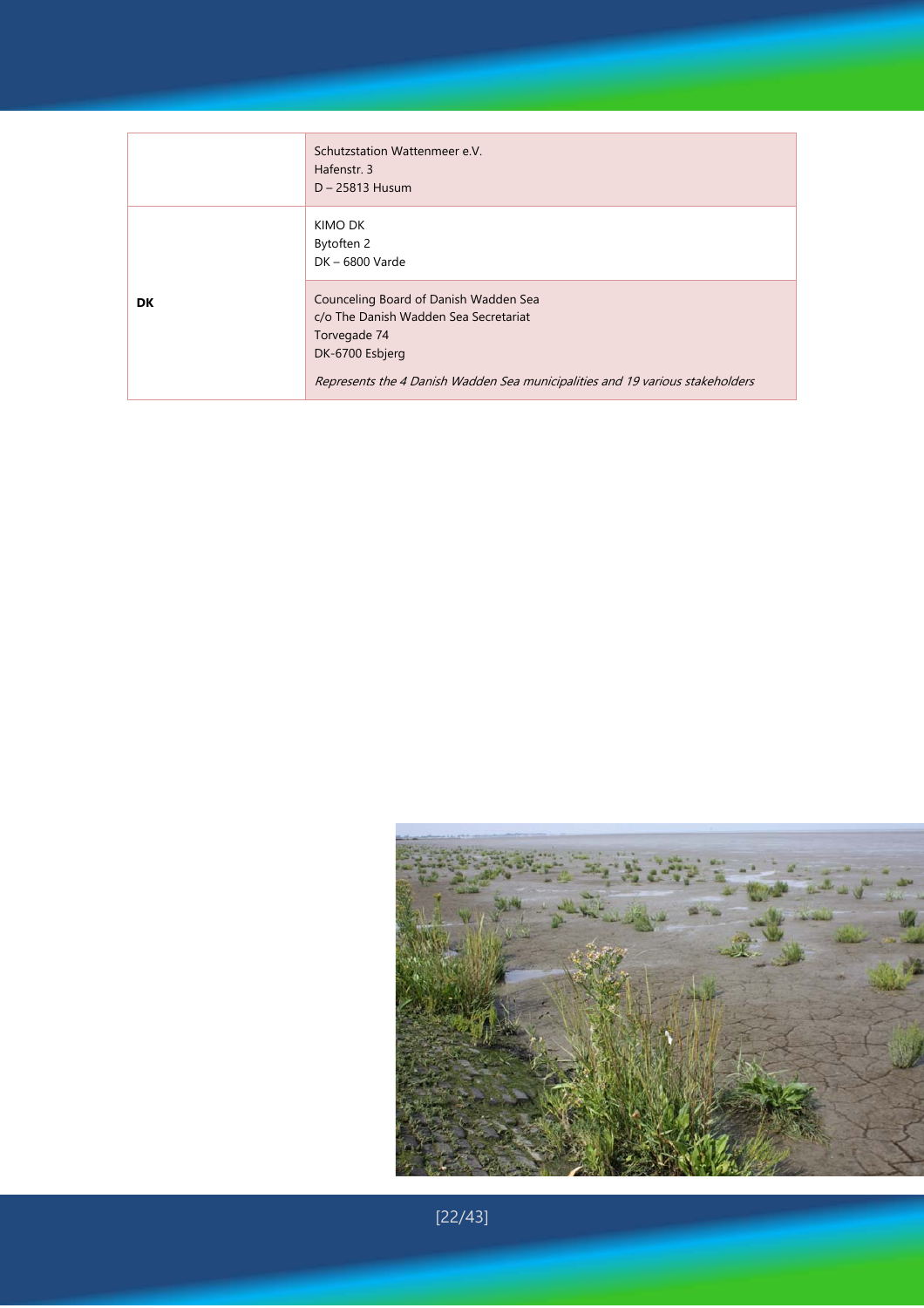# 3.5.1.6 Leisure Boat Organisations

| <b>Nation</b>     | <b>Information</b>                                                                                                                        |
|-------------------|-------------------------------------------------------------------------------------------------------------------------------------------|
| <b>Trilateral</b> | Soltwaters Wattseglervereinigung e.V.<br><b>Fleethstrasse 3</b><br>$D - 27804$ Berne                                                      |
| <b>GER</b>        | Deutscher Segler-Verband<br>Gründgensstr. 18<br>D - 22309 Hamburg                                                                         |
| <b>DK</b>         | Vadehavets Bådklubber<br>(Part of Counceling Board of Danish Wadden Sea)<br>c/o Esbjerg Søsport<br>Fiskerihavnsgade 2A<br>DK-6700 Esbjerg |
|                   | Watersportverbond<br>Regiovertegenwoordiger Wadden                                                                                        |
| <b>NL</b>         | Vereniging Wadvaarders<br>Postbus 6139<br>NL - 9702 HC Groningen                                                                          |



[23/43]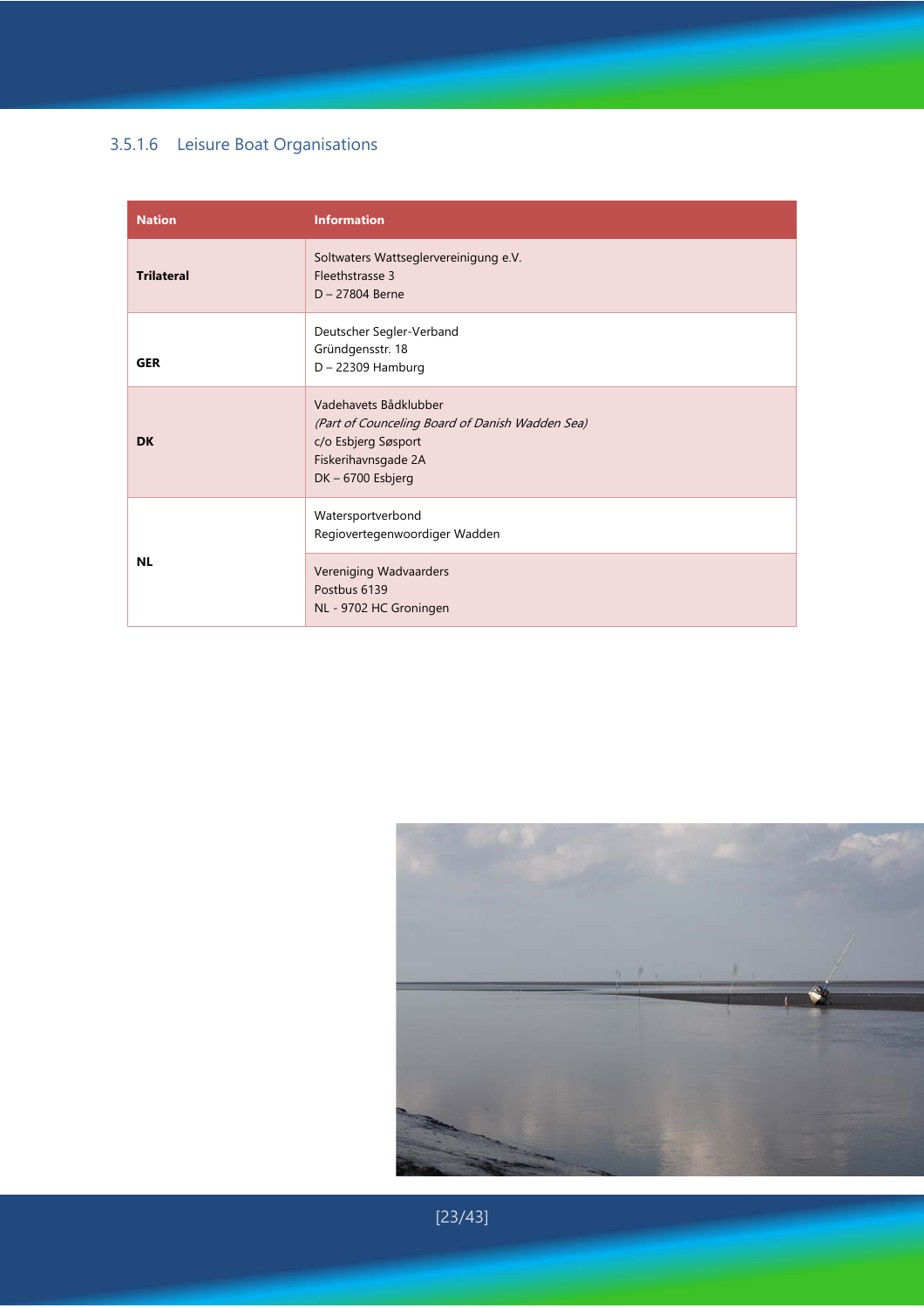# 3.5.2 Governmental Units

# 3.5.2.1 Coast Guards

| <b>Nation</b> | <b>Information</b>                                                                                                                     |
|---------------|----------------------------------------------------------------------------------------------------------------------------------------|
| <b>NL</b>     | Dutch Coast Guard<br><b>MHKC Building</b><br>Rijkszee- en Marinehaven 1<br>NL-1781 ZZ Den Helder                                       |
| DK            | Danish Naval Command<br>Herningvej 30<br>DK-7470 Karup                                                                                 |
|               | Havariekommando<br>Gemeinsame Einrichtung des Bundes und der Küstenländer<br>Am Alten Hafen 2<br>D - 27472 Cuxhaven                    |
| <b>GER</b>    | Maritimes Sicherheitszentrum (MSZ)<br>Gemeinsame Einrichtung des Bundes und der Küstenländer<br>Am Alten Hafen 2<br>D - 27472 Cuxhaven |



[24/43]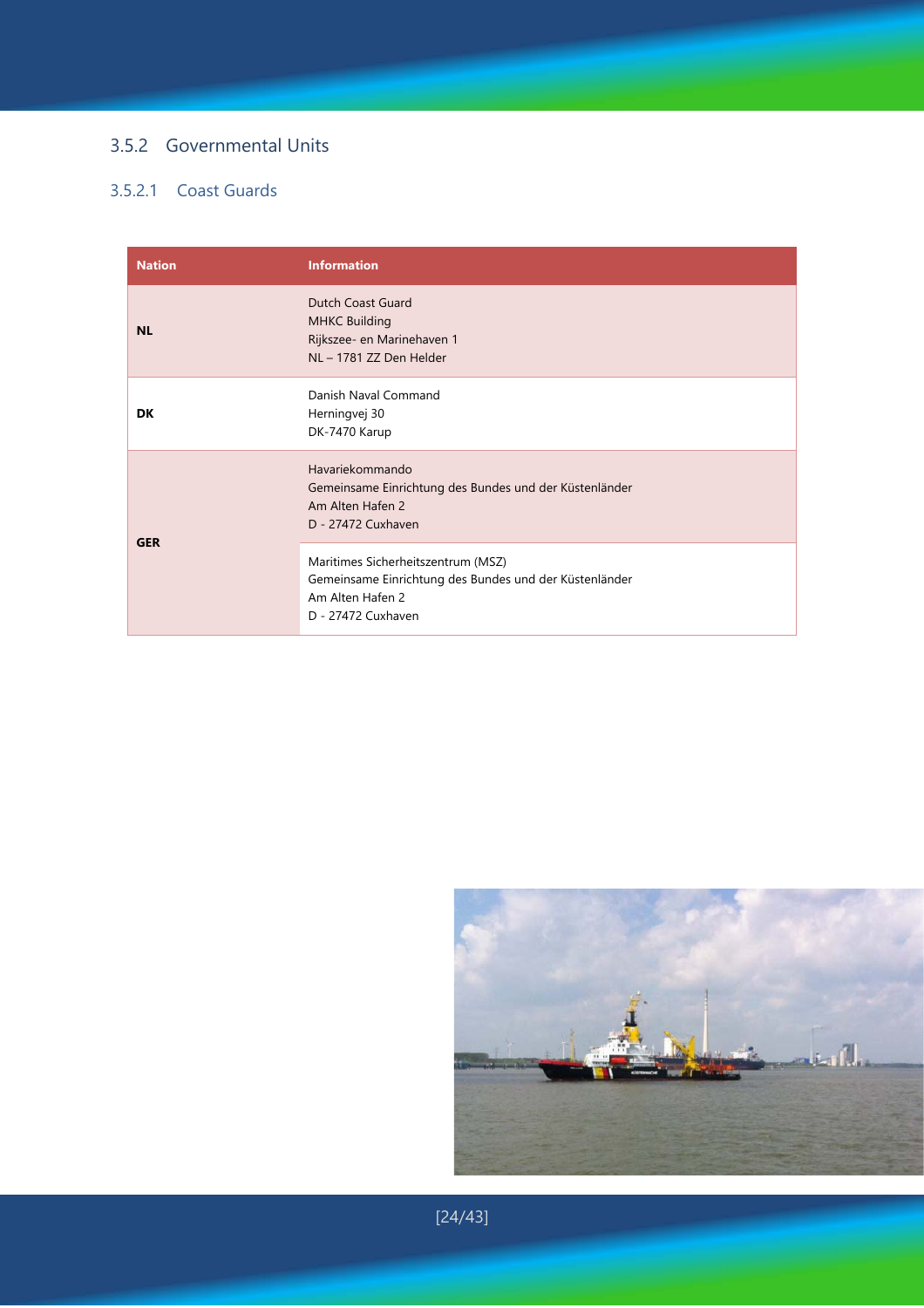# 3.5.2.2 Governmental Bodies related to Shipping

| <b>Nation</b> | <b>Information</b>                                                                                                                                                                       |                                                        |  |  |
|---------------|------------------------------------------------------------------------------------------------------------------------------------------------------------------------------------------|--------------------------------------------------------|--|--|
|               | Bundesministerium für Verkehr und Digitale Infrastruktur<br>Referatsleiter WS23, Sicherheit in der Seeschifffahrt (representing GER at EMSA)<br>Robert-Schuman-Platz 1<br>D - 53175 Bonn |                                                        |  |  |
|               | Generaldirektion Wasserstraßen und Schifffahrt (GWDS)                                                                                                                                    |                                                        |  |  |
| <b>GER</b>    | <b>Standort Kiel</b><br>Kiellinie 247<br>D - 24106 Kiel                                                                                                                                  | Hannover<br>Am Waterlooplatz 5<br>$D - 30169$ Hannover |  |  |
|               | Niedersächsisches Ministerium für Wirtschaft, Arbeit, Verkehr und Digitalisierung<br>Friedrichswall 1<br>D - 30159 Hannover                                                              |                                                        |  |  |
|               | Ministerium für Wirtschaft, Verkehr, Arbeit, Technologie und Tourismus<br>Düsternbrooker Weg 94<br>D - 24105 Kiel                                                                        |                                                        |  |  |
|               | Bundesamt für Seeschifffahrt und Hydrgraphie (BSH)<br>Bernhard-Nocht-Str. 78<br>$D - 20359$ Hamburg                                                                                      |                                                        |  |  |
|               | Bundesstelle Seeunfalluntersuchung<br>Bernhard-Nocht-Str. 78<br>D - 20359 Hamburg                                                                                                        |                                                        |  |  |
| NL            | Ministry of Infrastructure and Water Management<br>Head of Unit for Maritime Shipping (representing NL at EMSA)<br>PO Box 20904<br>$NL - 2500$ EX The Hague                              |                                                        |  |  |
|               | Regiecollege Waddengebied (Wadden Provincies)<br>Huis voor de Wadden<br>Ruiterskwartier 121A<br>NL-8911 BS Leeuwarden                                                                    |                                                        |  |  |
|               | Rijkswaterstaat Noord Nederland<br>Zuidersingel 3<br>NL-8911 AV Leeuwarden                                                                                                               |                                                        |  |  |
| DK            | Dorthe Weesgaard Asbæk Sørensen<br>Specialkonsulent Søfartsstyrelsen<br>Maritim regulering og Jura<br>Carl Jacobsens Vej 31<br>DK - 2500 Valby                                           |                                                        |  |  |
|               | Danish Maritime Authority (DMA)<br>Director Safety of Navigation, National Waters (representing DK at EMSA)<br>Caspar Brands Plads 9<br>DK-4220 Korsør                                   |                                                        |  |  |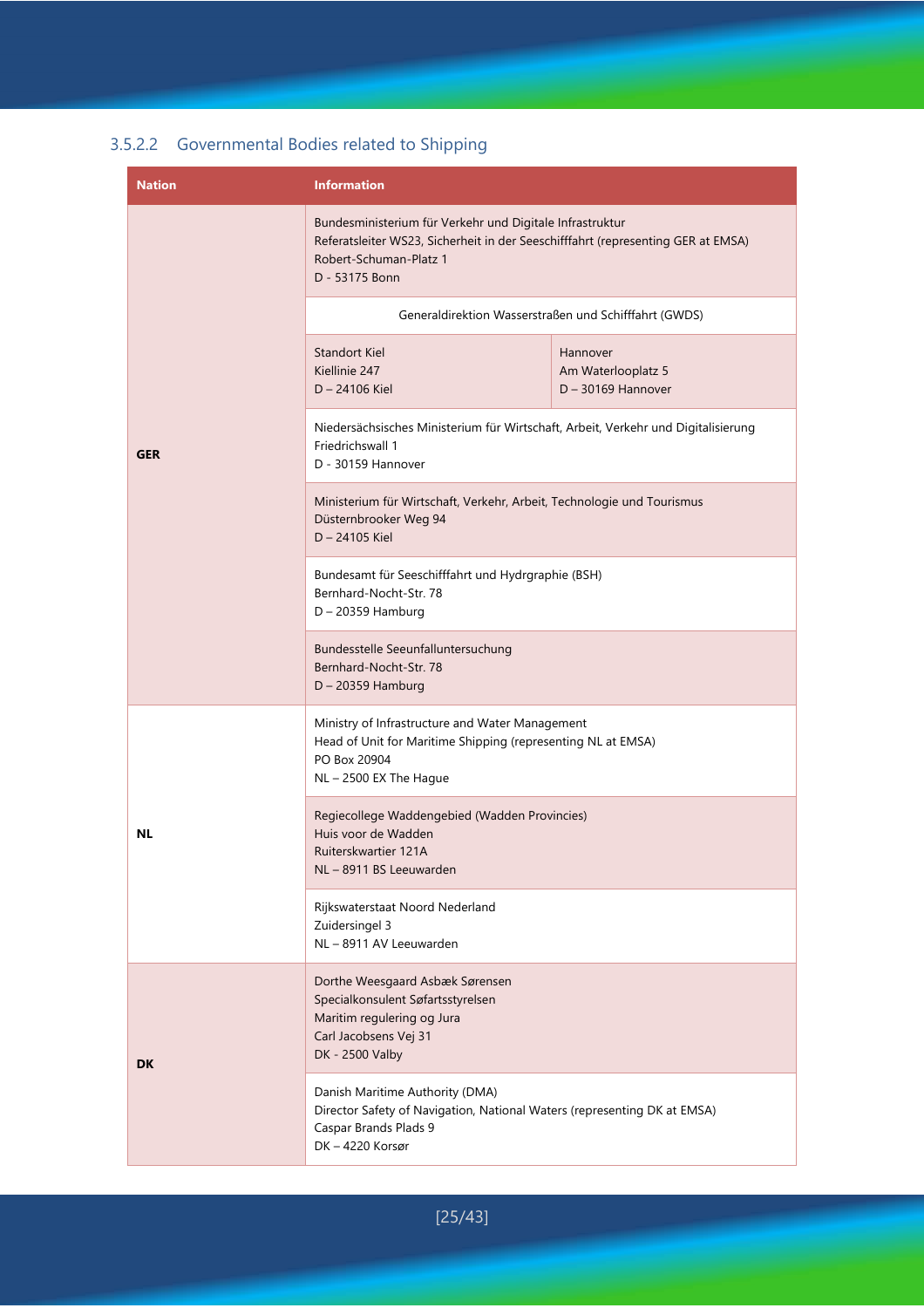#### 3.5.2.3 Governmental Bodies related to the Wadden Sea

| <b>Nation</b> | <b>Information</b>                                                                                                                                                         |  |
|---------------|----------------------------------------------------------------------------------------------------------------------------------------------------------------------------|--|
| DK            | The Danish Wadden Sea National Park<br>Havnebyvej 30,<br>DK - 6792 Rømø                                                                                                    |  |
|               | Danish Ministry of Environment and Food of Denmark,<br><b>Environmental Protection Agency</b><br>Skovridervej 3, Arnum<br>DK-6510 Gram                                     |  |
|               | Ministerium für Energiewende, Landwirtschaft, Umwelt und ländliche Räume des Landes<br>Schleswig-Holstein<br>Mercatorstraße 3<br>D - 24106 Kiel                            |  |
|               | Landesamt für Küstenschutz, Nationalpark und Meeresschutz Schleswig-Holstein<br>(LKN.SH)<br>Schlossgarten 1<br>D - 25832 Tönning                                           |  |
| <b>GER</b>    | Behörde für Umwelt und Energie und<br>NLPV Hamburgisches Wattenmeer<br>Neuenfelder Str. 19<br>$D - 21109$ Hamburg                                                          |  |
|               | Bundesministerium für Umwelt, Naturschutz und Reaktorsicherheit<br>Referat N I 5<br>Robert-Schuman-Platz 3<br>$D - 53175$ Bonn                                             |  |
|               | Niedersächsisches Ministerium für Umwelt, Energie, bauen und Klimaschutz<br>Abteilung 2 Naturschutz, Wasserwirtschaft, Bodenschutz<br>Archivstr. 2<br>$D - 30169$ Hannover |  |
|               | Nationalparkverwaltung Niedersächsisches Wattenmeer<br>Virchowstr. 1<br>D - 26382 Wilhelmshaven                                                                            |  |
| <b>NL</b>     | Ministry of Agriculture, Nature and Food Quality<br>Directorate-General Nature, Fisheries and Rural Area<br>Postbus 20401<br>NL-2500 EK The Hague                          |  |
|               | Omgevingsberaad Waddengebied<br>Huis voor de Wadden<br>Ruiterskwartier 121A<br>NL-8911 BS Leeuwarden                                                                       |  |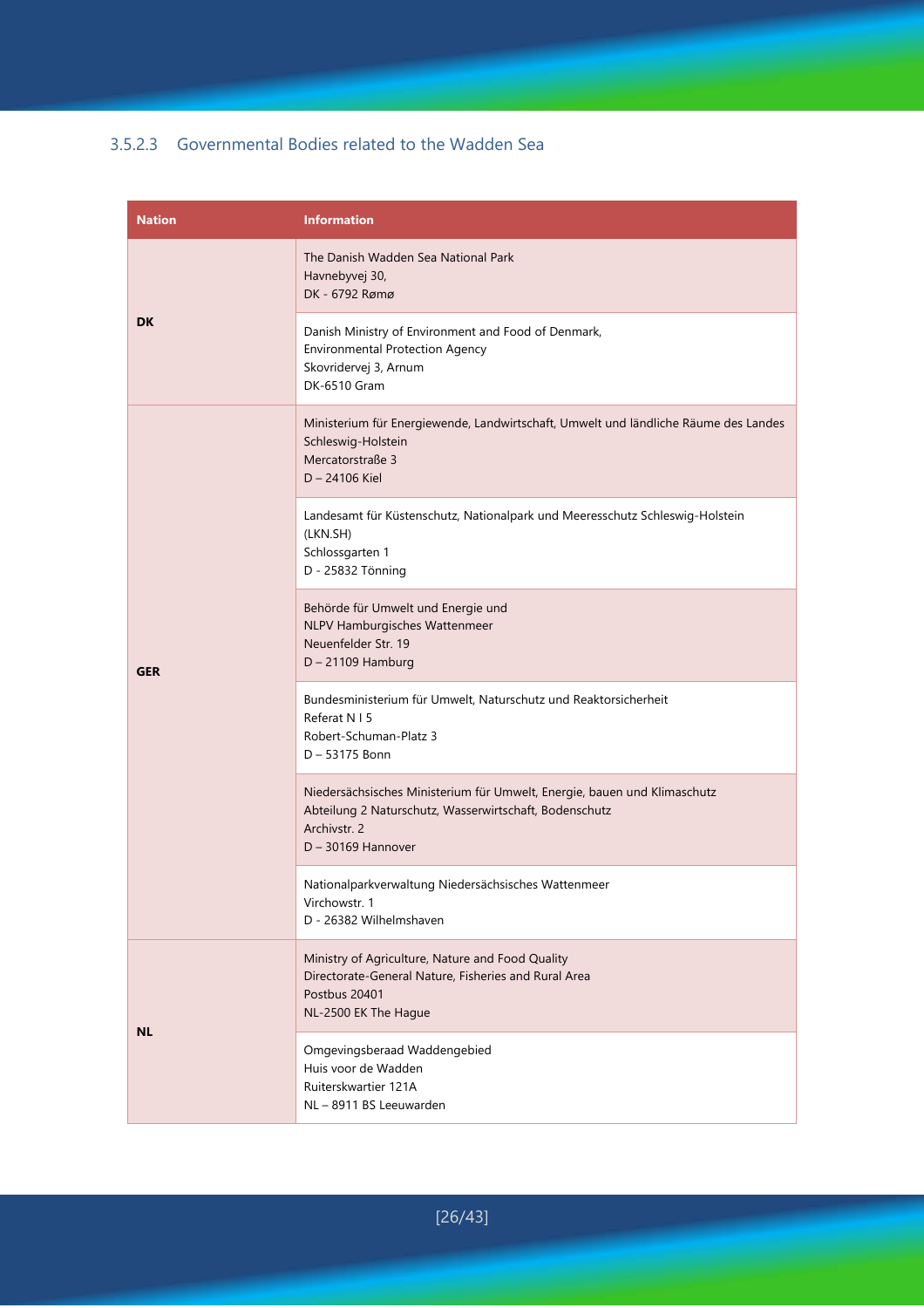### 3.5.3 International Organisations related to Shipping

#### **Information**

International Maritime Organization (IMO) 4, Albert Embankment London UK - SE1 7SR

European Maritime Safety Agency (EMSA) Head of Safety, Securtiy & Surveillance Praca Europa 4 Cais do Sodre PT – 1249-206 Lisboa

North Sea Commission – Transport Working Group Region Västra Götaland Regionens hus S – 40544 Göteborg

#### **Remark**

The previous listing of identified stakeholders, which have a stake in the topic of "shipping and ports" are neither complete nor final. The tables have been compiled by desktop research and hints provided by the interviewees and the responders of the survey. Hence, it might be possible that stakeholder groups have been left, but this is purposeless.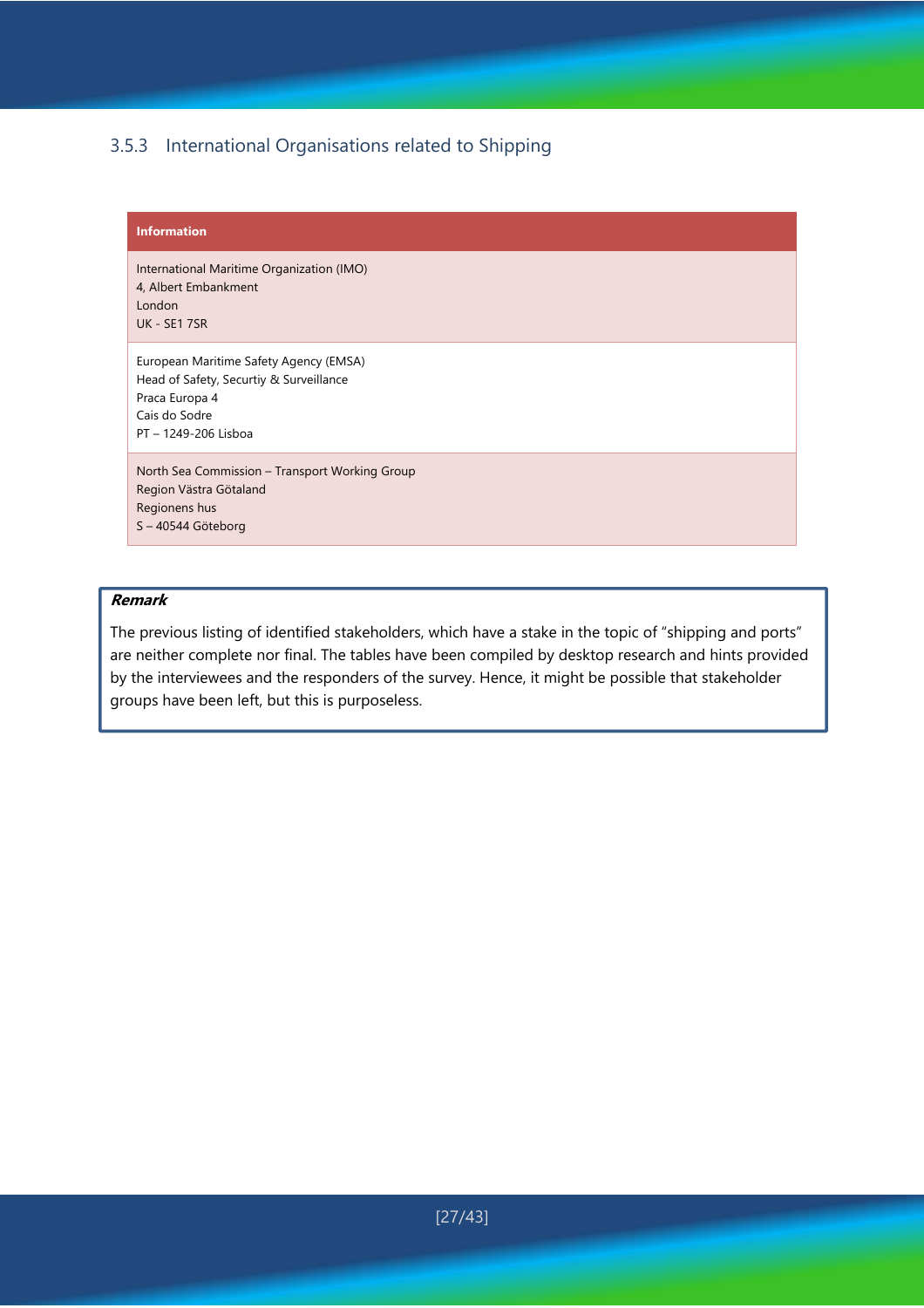# 4 Expectations

# **4.1 Introduction**

The interviews and the survey revealed that a variety of items, issues and concerns are linked to the topic of "shipping and ports". Figure 2 displays an aggregated overview of enumerated aspects. They are ranging from *accessibility* of the ports and harbours to the development and implementation of approaches to *green shipping* and *green ports*. Subsumed under these aspects are several further sub-items. On the one hand, the aspect of *accessibility* touches the point of navigational circumstances as well as adequate conditions within the waterways. It is strongly connected with the question on how to ensure a safe approach of ports and harbours considering environmental friendly engineering methods. On the other hand, the aspect of *green ports* touches the specific item such as providing land-based power supply and free waste disposal in order to avoid waste dumping at sea (see 3.3.2). Several interviewees show great expectations by dealing with the topic of "shipping and ports" at the sphere of the TWSC. Important for nature conservation organisations and authorities is the substantial fill-in of the existing legislation scheme on the PSSA Wadden Sea in order to get an effective legislative arsenal (e.g. adoption of Associated Protective Measures [APM]) for shipping safety.



Figure 2: First draft of a compilation of all mentioned items with regard to shipping and ports. Items mentioned by interviewees from all three Member States.

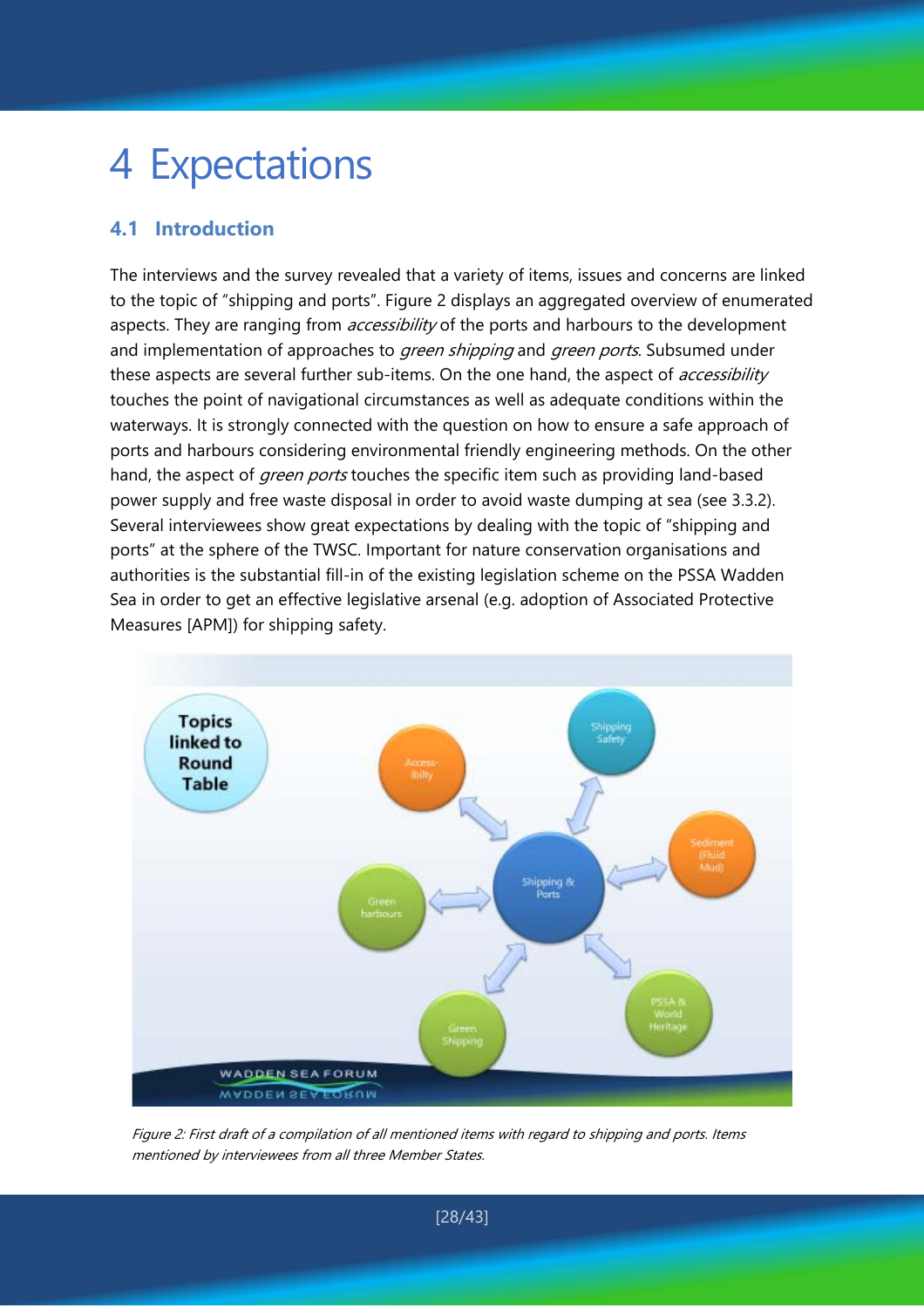The short overview on enumerated expectations and interests of different stakeholders indicates that the installation and conduction of a Round Table focussing on shipping safety will come off second best.

# **4.2 Stakeholders' expectations**

### 4.2.1 Concise summary of the in-depth Interviews

In total, ten in-depth interviews have been conducted. Interviewees ranging from environment to shipping authorities. Further interviewees came from green NGO's and shipping related organisations.

The answers and results of the in-depth interviews are not differing much from the answers of the survey. Important item was the re-vitalisation of the dialogue and the communication between the three member states of the TWSC. Some of the interviewees remembered that special working groups on shipping did exist in former times in the sphere of the TWSC. More or less similar items and topics have been discussed between representatives of the responsible authorities. Since then, the exchange and communication declined to a minimum. Therefore, the initiative of re-vitalising the shipping and ports topic in different ways was highly appreciated. Moreover, some interviewees suggested to treat more than the "shipping safety" issue. It was suggested not to focus solely on the safety issue, but to broaden the scope to more environmental friendlier shipping and the further improvement of sustainable approaches of the Wadden Sea ports and harbours. Furthermore, shipping was identified as a key topic within the Single Integrated Management Plan (SIMP) for the World Heritage site and, therefore, is likely to receive a new ignition. The interviewees provided several hints on further stakeholder groups or authorities as well as organisation, which should be considered in the treatment of the "shipping and ports" topic.

# 4.2.2 Concise Survey on Shipping and Ports

This section describes selected results of the online survey conducted in the end of 2020. Four questions have been asked in order to get a broader overview on three different aspects. One question was to investigate whether all relevant stakeholder groups have been identified and invited to answer.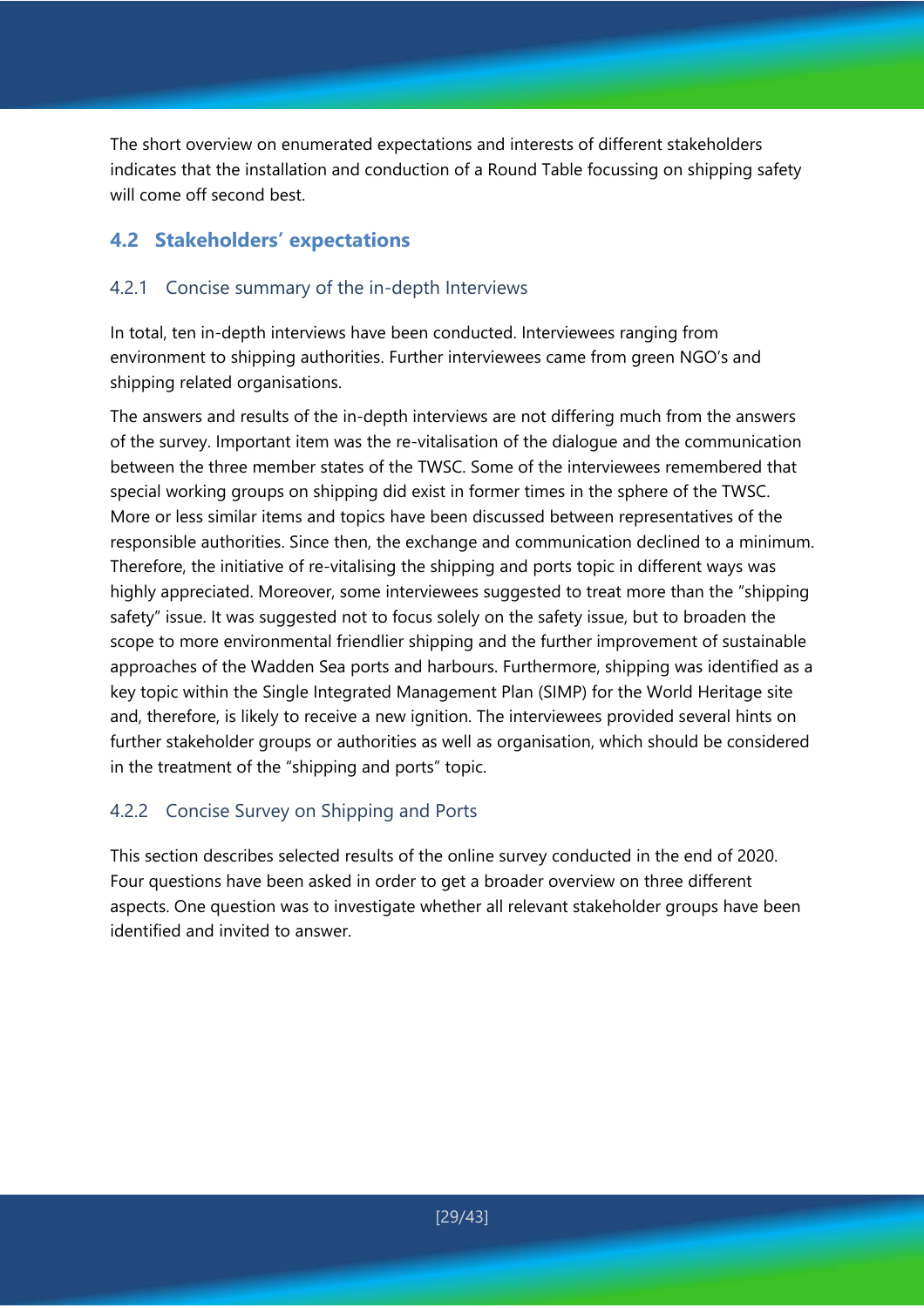More than 50 stakeholder groups have been identified which might show a stake in the topic of shipping and ports. Finally, the WSF received answers of 44% of the total amount of approached stakeholders. Three states are member of the TWSC, therefore, it might also be interesting where the participants of the survey are located: 13 participants are from Germany, six participants are from Denmark and three from The Netherlands. Three ports and two shipping related associations responded. Six green NGO's and three societies for leisure boats have filled-in the survey. Four governmental bodies responsible for shipping and four governmental bodies' responsible for nature conservation (one ministry shows a simultaneous responsibility).

#### 4.2.2.1 What is your stake?

The answers to this question should display whether the stake is based on a legislative power or on the perspective of a user. In that respect, the approaches to deal with issues related to "shipping and ports" differ. Either stakeholders are forced to implement, to enforce and to monitor legal regulations or they perceive shortcomings from a user point of view with limited legal opportunities.

The answers are mirroring the different status of the participating institutions or organisations. Obviously, governmental bodies explain their stake as based on legal rights and regulations. Answers from NGO's and companies or their respective associations are focussing on their specific aims and goals, either nature and environmental protection or business development or maintenance. Furthermore, the answers also displayed the openness and willingness for cooperation at both cross-sectoral and transnational.

### 4.2.2.2 What is your motivation?

The answers to this question reveal interests and needs behind the official stake. The answers are ranging from, again, the fundamental aims of the organisations such as nature protection or conservation of the World Heritage site to develop and to find joint solutions on the improvement of shipping safety. On the one hand, some participants want to get in closer contact with the governmental bodies responsible for shipping issues in order to start cooperation. On the other hand, it was mentioned to (re-)establish cross-sectoral and transnational cooperation on ministerial level. Additionally, the reference to international organisations or cooperation's such as IMO or DENGERNETH indicates either review or assessment of the performance, efficiency and implementation of existing legal instruments. Concluding, the overall attitude of the answers indicates that cooperation and collaboration on the improvement of the protection of the endangered Wadden Sea is central. Some specific items have been mentioned such as "reducing loss of containers" and "improving waste management". Additionally, some responders stressed that working on ecological friendly and climate neutral shipping is crucial.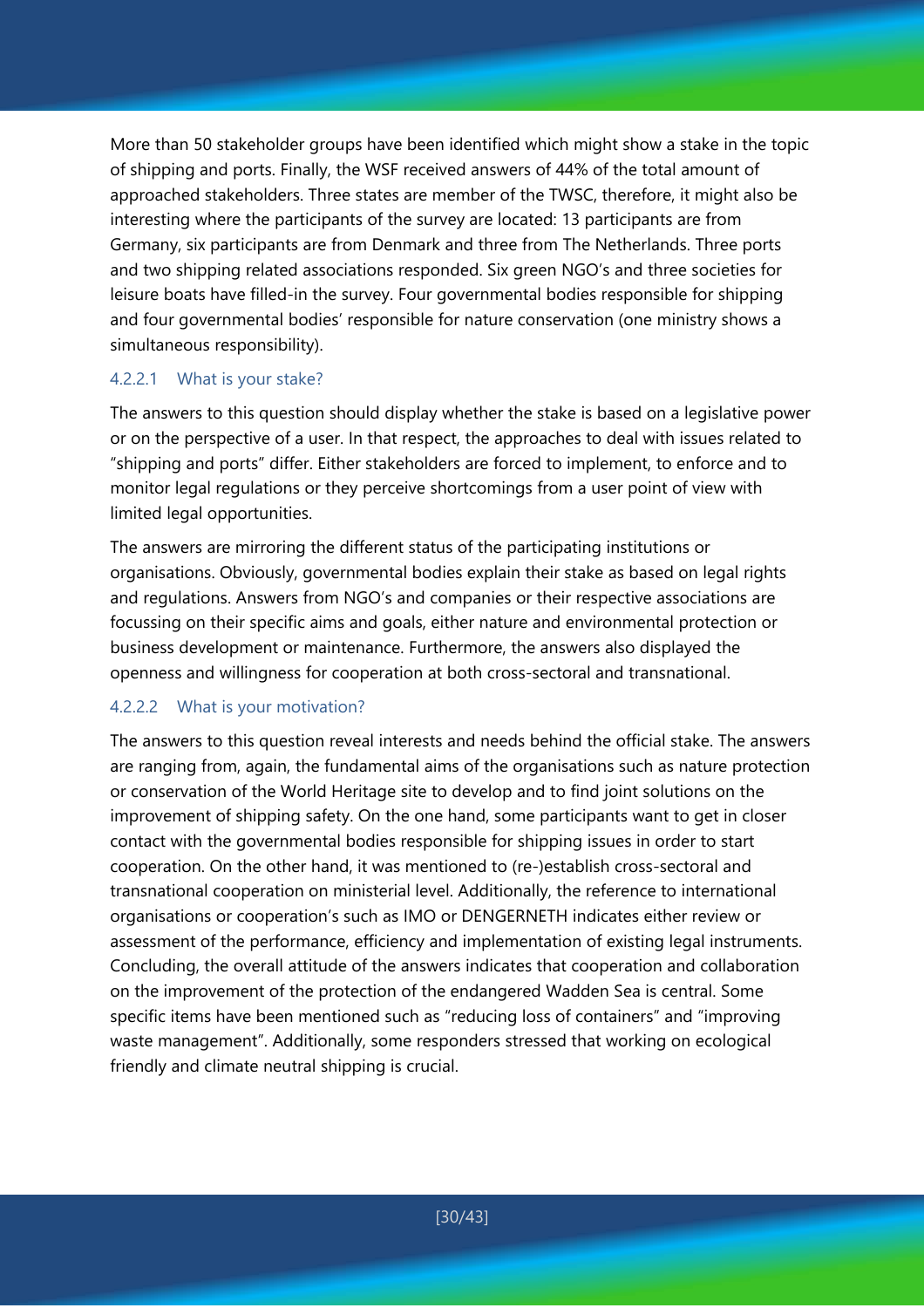#### 4.2.2.3 What is your aim?

The answers to this questions indicates a more detailed insight in the motivations of participants. Mostly, participants want to inform further participants about the own situation and circumstances they are working in. This concern indicates that exchange of information and, based on this, creating a mutual understanding is favoured and a very crucial point. Additionally, participants are interested in building up cross-sectoral and multi-stakeholder networks (as consequences of information exchange and the chance of creating mutual understanding). Some participants explicitly mentioned that they are keen to work on balancing ecology and economy jointly. Some responders mentioned that concrete activities should be taken for fostering the preservation of natural values in the Wadden Sea in cooperation with sound economic (sustainable) development.

### 4.2.3 Concluding remarks

On the one hand, all participants of the survey expressed their general willingness for cooperation with regard to the topic of "shipping and ports". The possibilities and abilities of participating and cooperating in this topic depends strongly on the legal status of the organisations and institutions. Taking the variety of these stakeholder groups and their different stakes into account the occurrence of frictions and tensions are indispensable. Especially, finding a viable balance between economic interests and ecological requirements will lead to serious discussions. Nevertheless, considering the overall atmosphere of the answers given starting the communication and cooperation is very reasonable.

On the other hand, no serious assumptions could be made on the aims, motivations and stakes of non-responders. Taking the governmental bodies into account, which have not answered the survey, it might be obvious. However, speculations on the reasons of not answering the survey might lead in the wrong direction. Although, not all approached stakeholders have answered the survey, they should, of course, be invited to further activities.

### 4.2.4 Organisational expectation

In the sphere of the TWSC different approaches and strands are currently active working on the topic "shipping and ports". The WSF is responsible for the organisation and conduction of the Round Table "Shipping Safety" as assigned by the Wadden Sea Board (WSB). The consolidated green NOG's (Wadden Sea Team) in the Wadden Sea area, drafted a proposal to adequately get involved in all different strands, to substantially contribute and to set-up a network dealing with selected items. Moreover, shipping is a key-topic of the Single Integrated Management Plan (SIMP) for the World Heritage site Wadden Sea. To substantiate the SIMP, the CWSS assigned a consultant on compiling current developments on the PSSA, existing legal regulations and the interconnection with the Outstanding Universal Value (OUV). Finally, the consultant delivers recommendations for items to be dealt with in the SIMP and to be discussed at the Round Table "Shipping Safety". The Task Group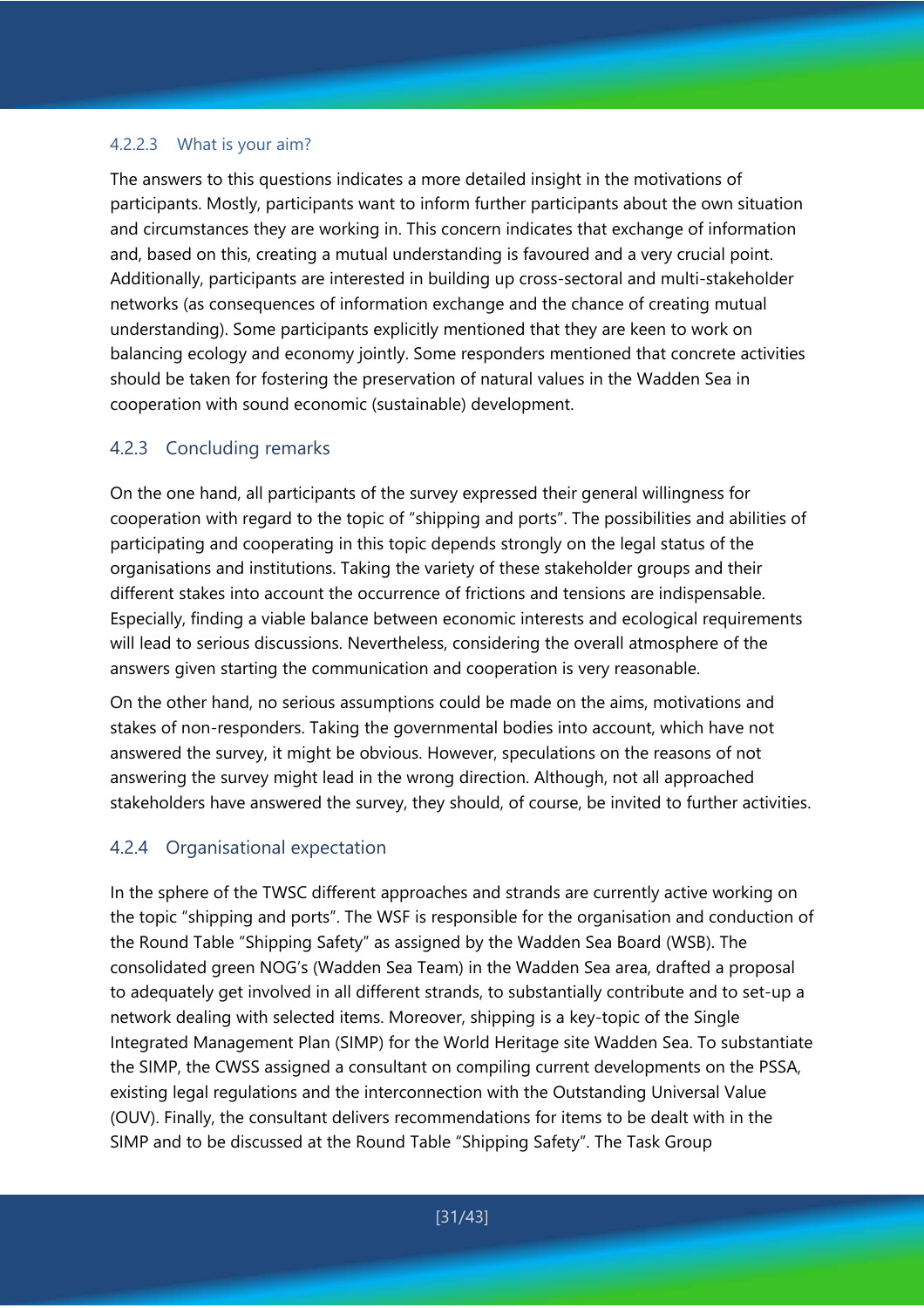Management (TG-M), which is supervising the progress and the implementation of the current valid declaration and connected activities. The Partnership Hub (PH) is somehow involved in the processing of the topic of "shipping and ports". Additionally, several networks are active in developing and implementing green approaches towards a sustainable development in the topic "shipping and ports"<sup>1</sup>.

This short enumeration displays that a lot of strands and activities around the topic of "shipping and ports" are executed. The overall aim dealing with the topic "shipping and ports" is to increase the safety of shipping in the adjacent areas of the World Heritage site of the trilateral Wadden Sea and to enable further economic development.

# 4.2.5 Overall recommendations<sup>2</sup>

This section contains a draft list of overall recommendations for the Lower Saxon Wadden Sea National Park Authority according to the topic of "shipping and ports". This recommendations are divided into three items such as Communication, Content and Organisation:

- $\triangleright$  Communication:
	- o Re-new communication and start building trust within the respective responsible institutions within sphere of the TWSC with regard to emergency and shipping incidents
	- o Raise the awareness for the necessity of joint action with regard to shipping safety, e.g. development and implementation of operational items for PSSA
- Content:

- o Discuss the status and progress since the last joint declaration on shipping issues
- o Assess existing contracts and agreements on their efficiency and effectiveness, discuss on probable adjustments. Fundament has been prepared by the CWSS consulting assignment
- o Identify urgent and relevant topics to be discussed at the Round Table kick-off
- o Do not concentrate on shipping safety only; consider also related items such as noise, PSSA including the adoption of APM, green harbours, sediment management, education of masters and pilots etc.
- o Support the development of a risk management approach, which includes e.g. risk assessment, risk communication, and a "script for vessel accidents"

<sup>1</sup> See Maritime Cluster Northern Germany (MCN), MARIKO, Trilateral Cooperation of Wadden Sea Harbours

<sup>&</sup>lt;sup>2</sup> This section is related to the item "recommendations to the Lower Saxon Wadden Sea National Park Authority" in the specification to the assignment with the WSF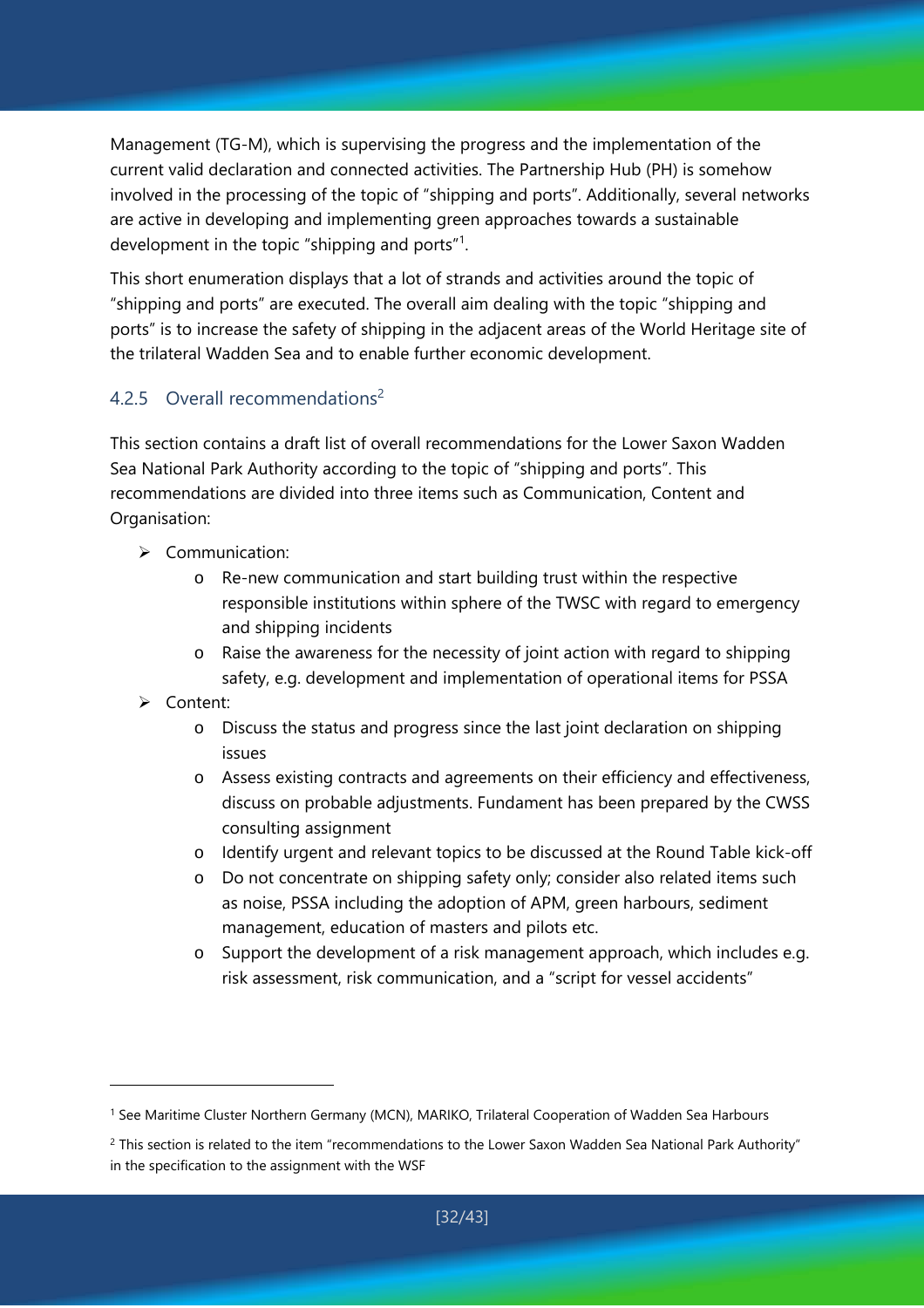- o Compile best practice examples the NLPV appreciates in order to promote the progress in selected topics and to indicate opportunities for further development
- o Indicate respective projects, plans, intentions linked to shipping issues in which the NLPV is involved
- o Support the adjustment and update of the position paper of the Advisory Board of the Lower Saxon National Park on Shipping (which is not online available)
- o Main focus in the first phase of the Round Table "Shipping Safety" might be:
	- (Improvement of) maritime navigation systems
	- Guiding and control systems for vessel traffic
	- **PSSA: operational plans and management schemes**
- > Organisation:
	- o If the PH is not able to implement or host the "shipping and ports" topic consider the re-establishment of a "Shipping and Ports Working Group" at the Wadden Sea Forum as the Forum for the trilateral Wadden Sea Region able to host and to manage a multi-stakeholder approach
	- o Opt for the establishment of the Round Table based on a core team of selected representatives from each member state, which could be subordinated to the "Shipping and Ports Working Group"
	- o Potentially support the installation of separate sub-groups or distinct working groups to discuss specific topics in more detail
	- o Support the WST proposal in order to substantially deal and contribute to the topical sub-groups linked to the "Shipping and Ports Working Group"

# **4.3 Concluding remarks on challenges and solution options**

In section 3.3.3 existing threats imposed by shipping to the Wadden Sea area have been shortly described. The reasons why these threats are going to happen may differ. Either the discharge of prohibited substances is done on purpose or the loss of containers is a consequence of severe weather conditions and navigation.

An overview of incidents from the 2000's onwards in the southern North Sea shows that many incidents happened. Most of these incidents were collisions with no severe consequences.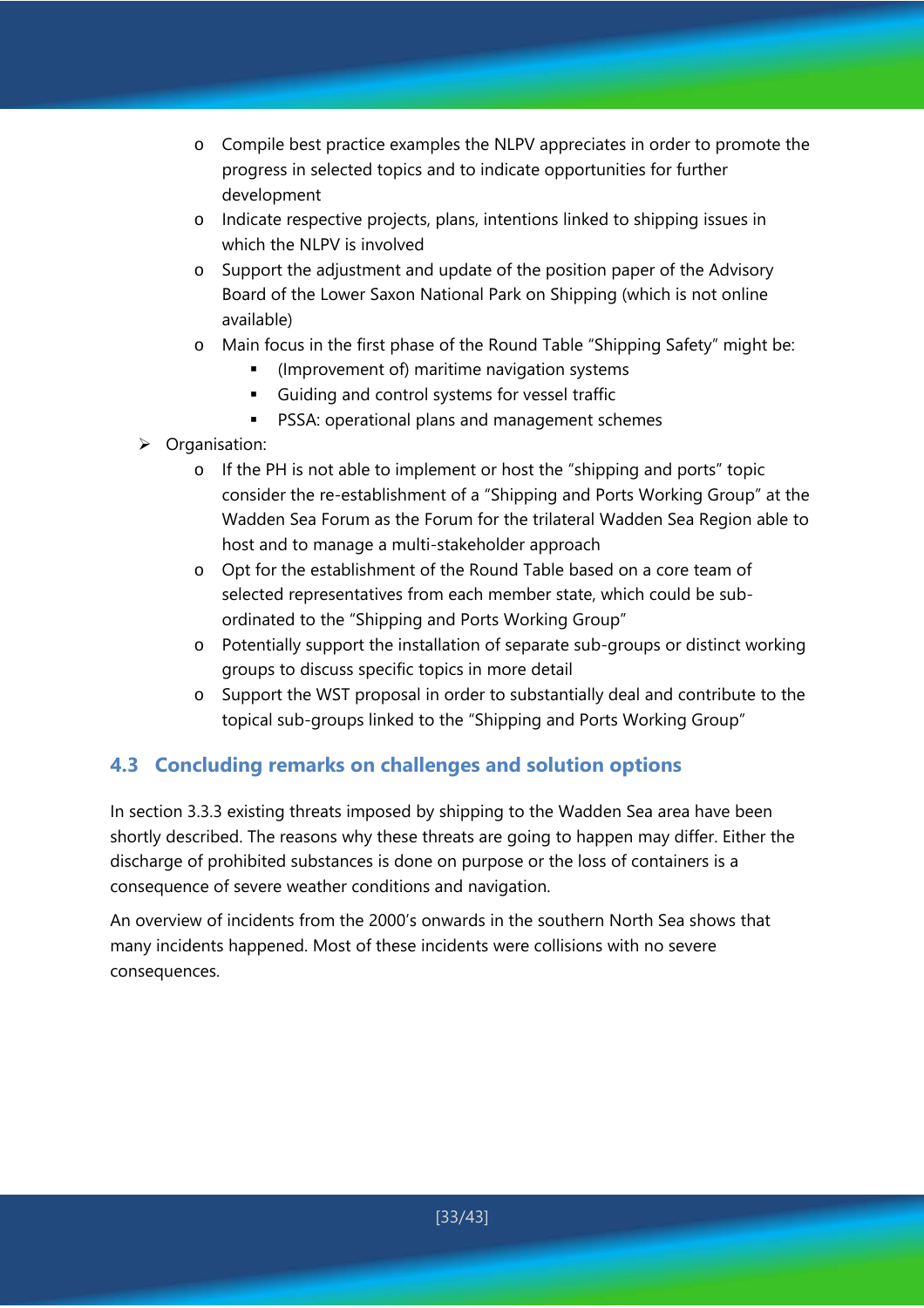Table 3: Incidents between 2005 and 2019 in the southern North Sea, data based on the reports published by the Bundesstelle für Seeunfalluntersuchung<sup>3</sup> (BSU), www.bsu-bund.de (access: November 2020).

| <b>Year</b> | <b>Name of Vessel</b>                        | <b>Type</b>                           | <b>Where?</b>                | <b>What?</b> |
|-------------|----------------------------------------------|---------------------------------------|------------------------------|--------------|
| 2005        | Liliana Dimitrova                            | <b>Bulk carrier</b>                   | Weser/Brake                  | Explosion    |
| 2007        | Duncan Island                                | Container vessel                      | NL coastal waters            | Loss of load |
| 2008        | <b>JRS Canis</b>                             | Container vessel                      | Elbe,<br>Nordergründe        | Loss of load |
| 2008        | Hope Bay/ Oceanic                            | Freighter / Tug                       | Neuwerk Reede                | Collision    |
| 2009        | Hoegh London/ Maersk<br>Racer/ Maersk Newark | Container vessel                      | Bremerhaven                  | Collision    |
| 2009        | Hoegh London                                 | Container vessel                      | Weser                        | Collision    |
| 2010        | Alexander von Humboldt/<br>Andrea            | Traditional Sailor/<br>Cutter         | Vlieland                     | Collision    |
| 2010        | <b>Bertina/ Berend Cornelius</b>             | Chemistry Tanker/<br>Cutter           | Helgoland                    | Collision    |
| 2011        | Zapadnyy / Rhonesten                         | Tank Ship/<br><b>Chemistry Tanker</b> | Weser                        | Collision    |
| 2011        | Hafina Seaways                               | RoRo-Cargo                            | Spiekeroog                   | Fire         |
| 2012        | Katja                                        | Tanker                                | Jade                         | Grounding    |
| 2013        | Coral Ace/ Lisa Schulte                      | <b>Bulker/ Container</b><br>vessel    | Neue Weser Reede             | Collision    |
| 2013        | Norfolk Express                              | Freighter                             | Outer Weser /<br>Bremerhaven | Grounding    |
| 2013        | Conmar Avenue/ Maersk<br>Kalmar              | Container vessel                      | <b>Outer Weser</b>           | Collision    |
| 2013        | Merweborg/ Caroline<br><b>Russ</b>           | Freighter                             | Cuxhaven                     | Collision    |
| 2014        | Leonie                                       | Transport ship                        | Ems Estuary                  | Stranding    |

<sup>&</sup>lt;sup>3</sup> Federal Bureau of Maritime Casualty Investigation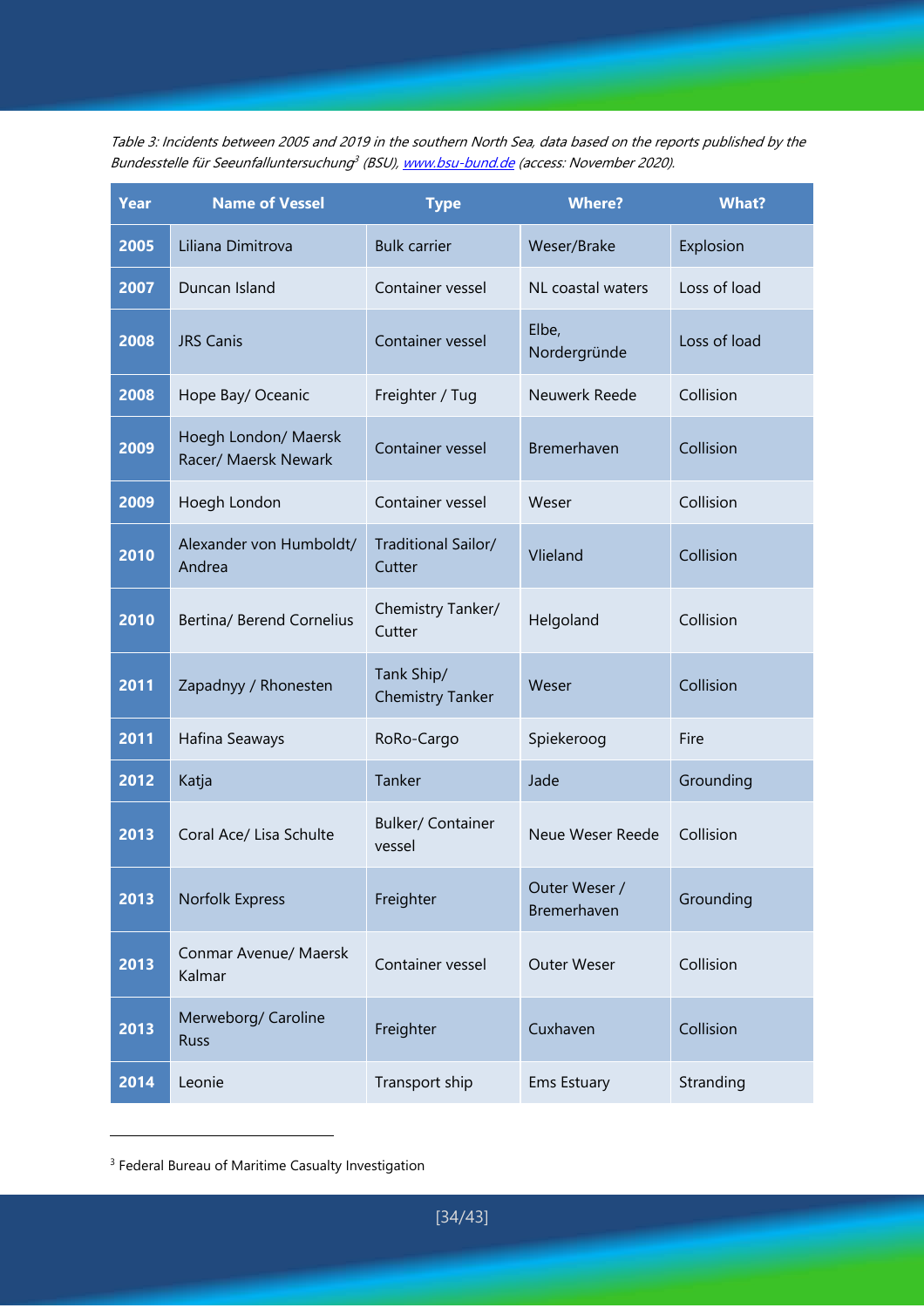| 2014 | P&O Nedloyd Juliana                  | Container vessel                      | Pier Bremerhaven         | Collision                        |
|------|--------------------------------------|---------------------------------------|--------------------------|----------------------------------|
| 2014 | Stenberg/ Wes Janine                 | Chemistry Tanker/<br>Container vessel | Elbe                     | Collision                        |
| 2014 | Maersk Laberinto/ Maersk<br>Missouri | Container vessel                      | Port of<br>Bremerhaven   | Collision                        |
| 2014 | Wilson Fedje/ Jade                   | Container vessel /<br>river boat      | Port of<br>Bremerhaven   | Collision                        |
| 2014 | Pacific Orca/ Jurie van<br>den Berg  | Offshore service<br>boat/ Cutter      | <b>Borkum</b>            | Collision                        |
| 2015 | Bimi/ Barent Zanen                   | Bagger/Transport<br>ship              | Medem Reede              | Collision                        |
| 2015 | <b>Klaus Groth</b>                   | Cutter                                | Amrum                    | Explosion                        |
| 2015 | <b>Sirius</b>                        | Tanker                                | Jade                     | Collision with<br>buoy           |
| 2015 | Purple Beach                         | Freighter                             | German Bight             | Fire (chem.<br>reaction of load) |
| 2015 | <b>MSC Katrina</b>                   | Container vessel                      | Outer Elbe               | Fire of load                     |
| 2016 | Weichselstern                        | Tanker                                | German Bight             | Explosion                        |
| 2017 | Glory Amsterdam                      | Transport ship                        | Langeoog                 | Stranding                        |
| 2018 | <b>Baltic Breeze</b>                 | RoRo Cargo                            | Helgoland                | Explosion                        |
| 2019 | MSC Zoe                              | Container vessel                      | NL Wadden Sea<br>islands | Loss of load                     |

Table 3 is only an excerpt of all incidents that happened in the respective time period. Only incidents with container vessels and bigger ships were extracted. Many other incidents happened with ferries between the islands in the Wadden Sea and with regard to cutters and leisure boats. The table also refers only to incidents in German coastal waters or the German EEZ. Incidents, which happened in Dutch or Danish coastal waters or their respective EEZ have not been retrieved.

Nevertheless, this overview clearly indicates the necessity and importance of the topic "shipping and ports", especially shipping safety, with relation to the preservation of the World Heritage site Wadden Sea and its prevention to severe consequences of such incidents.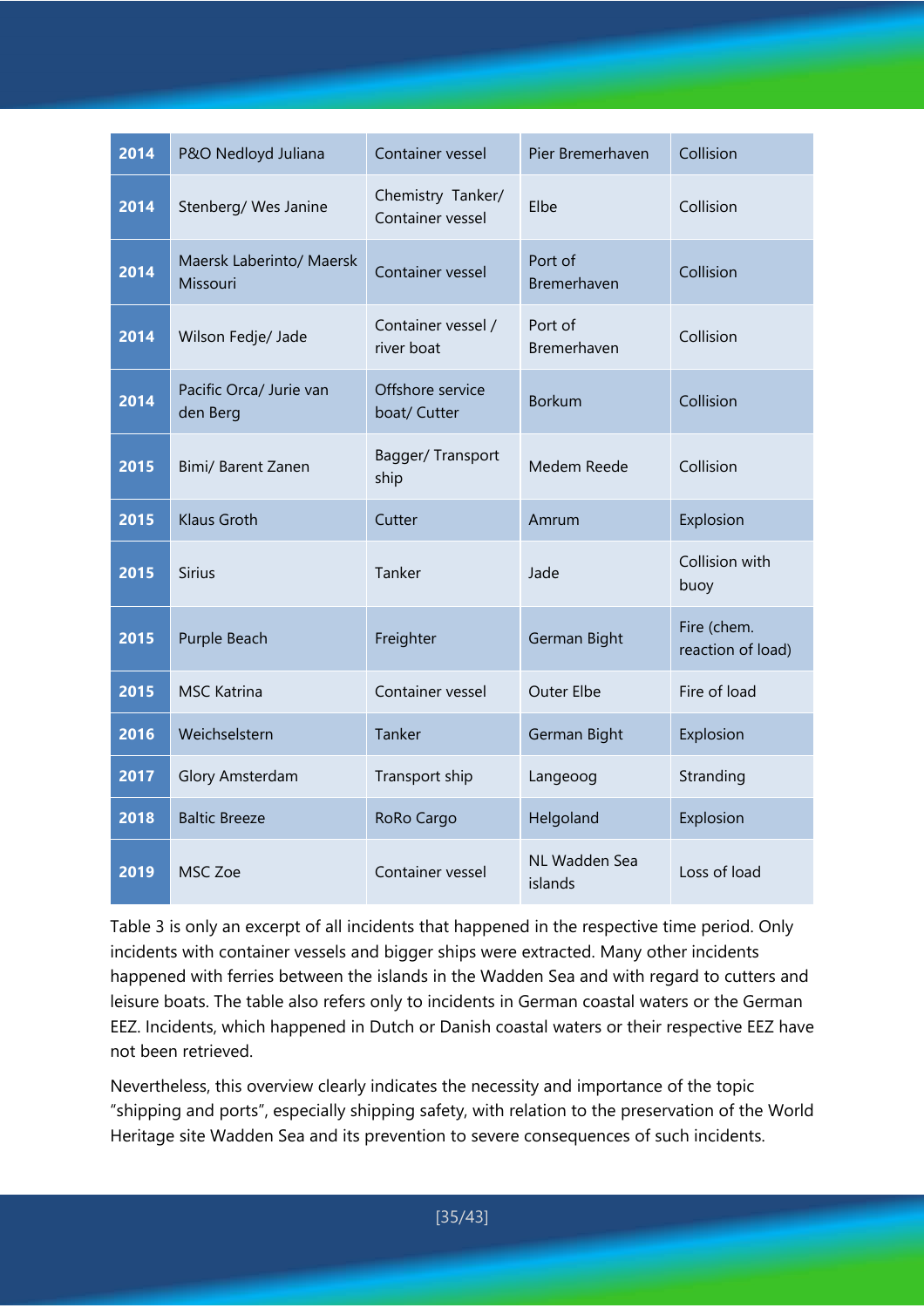Considering this list of incidents in Table 3, it additionally displays that not only international shipping traffic and vessels impose a threat to the endangered Wadden Sea. That means, that concentrating on international shipping traffic and big vessels might also come off second best.

In 2013, the WSF working group "Shipping & Harbour" provided the following (still partly valid) recommendations:

"Recognizing the present and future developments with envisaged increasing risks to the Wadden Sea, the working group "Shipping & Harbour" of the Wadden Sea Forum recommends addressing the further needs in shipping safety to the Trilateral Wadden Sea Cooperation.

It is recommended that the 12<sup>th</sup> Trilateral Governmental Conference on the Protection of the Wadden Sea on 5 February 2014 in Tønder adopts the document. The working group recommends developing a trilateral system for vessel-traffic monitoring in the German Bight with the aims of: ensuring strict compliance with existing rules; preventing dangerous situations; immediate intervention when a dangerous situation develops despite all efforts to prevent it; and, overall contributing to the implementation of § 36 Sylt Declaration.

This system will build on best practices of vessel management in estuaries and harbour approaches for further voluntary use in the main shipping routes, to support safe and efficient vessel handling. A close cooperation between shipping and port authorities, coast guard and ship owners will contribute to the enhancement of the system. An enhanced vessel monitoring system will enable the coastguards or any other competent administration, to monitor safety of navigation and adherence to the international rules and it will provide safety information to shipping, particularly in crossings of the Deep Water and TE route of the TSS and in harbour approaches.

In particular, it recommends:

- A more comprehensive monitoring of ship traffic using and crossing the traffic separation schemes;
- Implementation of an area-covering AIS and VTS from Northern Denmark to the South of The Netherlands;
- Combining cooperative and non-cooperative monitoring systems at best technique standards to increase the control system;
- Establishing reporting or calling in points (CIP) at places where ships are leaving or entering a vessel traffic scheme;
- Establishing a north to south lane  $(v/v)$  between the Deep Water Route and the TE Route (v/v), which vessels have to use when leaving the Deep Water Route destined for, or leaving from ports in the Wadden Sea Region;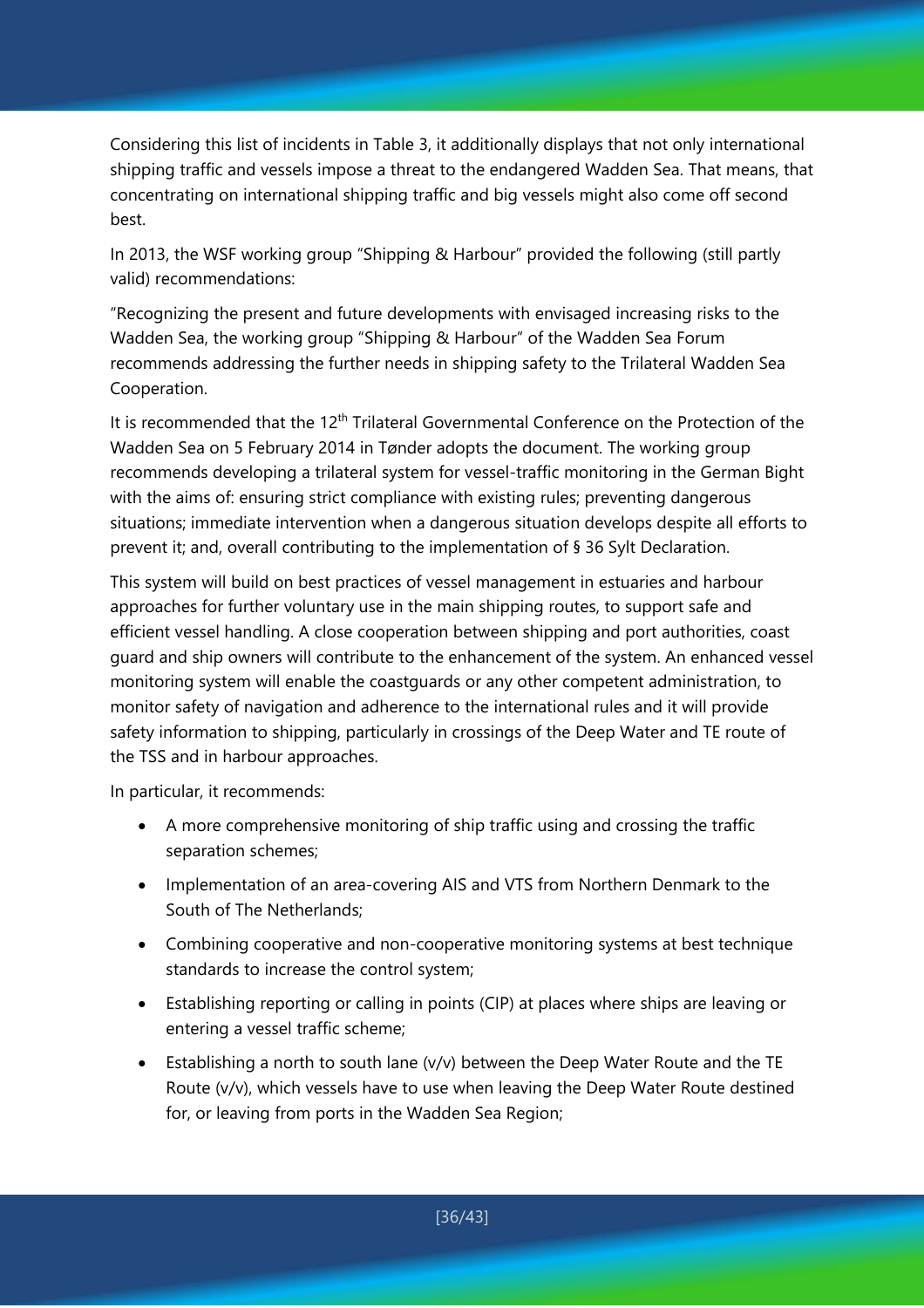- Ensuring there will be ample room between wind farms, traffic separation schemes and anchorage areas;
- Management and monitoring of the tidal windows in the Wadden Sea area and agreement on a protocol between the relevant authorities for the admittance of approaching vessels.
- Expansion of emergency towing capacity in the Wadden Sea Region;
- Introduction of a trilateral vessel traffic management system (VTM) in the Wadden Sea Region as a pilot initiative for regional seas;
- Establishment of a transnational maritime operation centre for monitoring and control.

Besides monitoring and management in shipping safety, additional measures will increase environmental friendly shipping standards. Therefore, it is also recommended to actively strive for/support

- Application of the Bonn Agreement;
- Application of the EU Maritime Transport Policy (according to goals and recommendations of Commission);
- Application of the Ballast Water Convention;
- The Convention on anti-fouling systems, IMO regulations;
- An action plan to deal with micro plastic pollution."

Further solution options are provided on the in-depth investigation of the MSC Zoe and can be found in the report "Veilig containertransport ten noorden van de Waddeneilanden. Lessen na het containerverlies van de MSC Zoe", published by the Onderzoeksraad voor Veiligheid in 2020.

The report "Loss of containers overboard from MSC Zoe, 1-2January 2019" published by Panama Maritime Authority, Dutch Safety Board and Bundesstelle für Seeunfalluntersuchung (2020) publishes on pages 94 to 96 several recommendations in order to improve the shipping safety: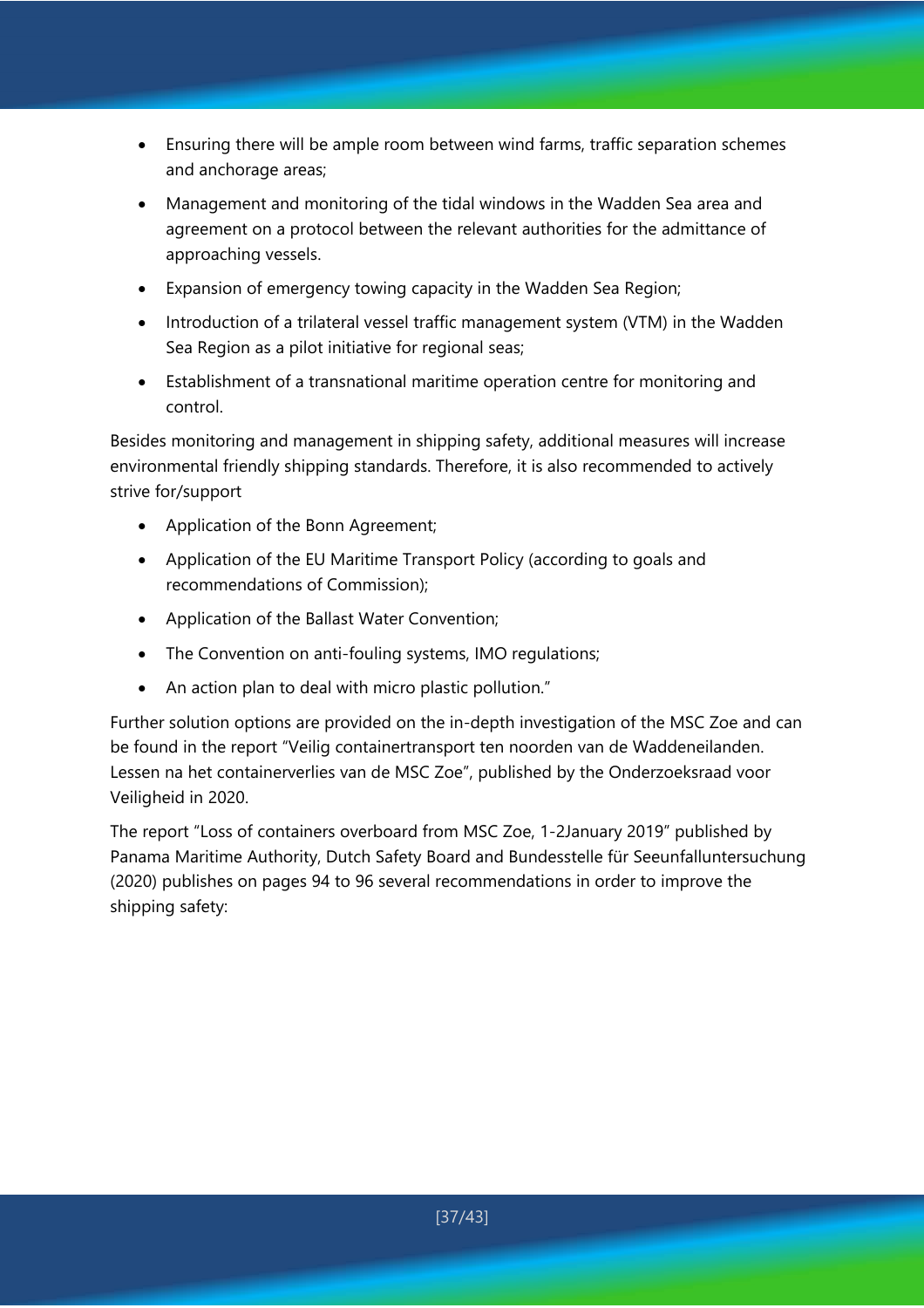- 1. The Merchant Marine General Directorate, Panama, the Dutch Safety Board, Netherlands, and the Bundesstelle für Seeunfalluntersuchung. Germany make the following recommendation to their responsible administrations in their capacity as representative of the flag states in the various committees of the IMO:
	- 1.1. Revise the existing technical and legal regulations for container ships regarding the design limits of cargo securing equipment, approved loading and stability conditions and the consideration of shallow water effects and speed on ship motions and resulting accelerations and forces. In doing so, especially the following provisions and aspects are to be taken into account:
		- IS-Code (Off-design stability conditions for very large containerships and Second Generation Intact Stability started in May 2020)
		- Code of Safe Practice for Cargo Stowage and Securing for very large containerships
		- Container safety convention (CSC) and ISO 1496-1 Freight containers -Specification and testing respectively
		- IMO Circular MSC.1/Circ. 1228 dated 11 January 2007, Revised quidance to the master for avoiding dangerous situations in adverse weather and sea conditions whether it works at all sea conditions.
		- Stability booklet, include that all loading conditions should be checked on high accelerations/forces.
		- Cargo securing manual, include design limits of the cargo securing equipment in accordance to the design accelerations.

In doing so, the aforementioned authorities should act in such a way that results attained by existing international working groups are incorporated.

- 1.2. Generate an obligation on all container ships
	- 1.2.1. to install electronic inclinometers or similar (inertia) systems to measure and display this information in real-time to the captain/crew, and
	- 1.2.2, to install sensors on critical locations on the ship in order to measure accelerations and to provide this information in real-time to the captain/crew in order to allow them to monitor these;
	- 1.2.3. and for ships with mandatory equipped VDR to record actual roll angle, roll period and accelerations for the purpose of safety investigations.

Figure 3: Recommendations of the Panama Maritime Authority, Dutch Safety Board and the Bundesstelle für Seeunfalluntersuchung (2020), p. 94.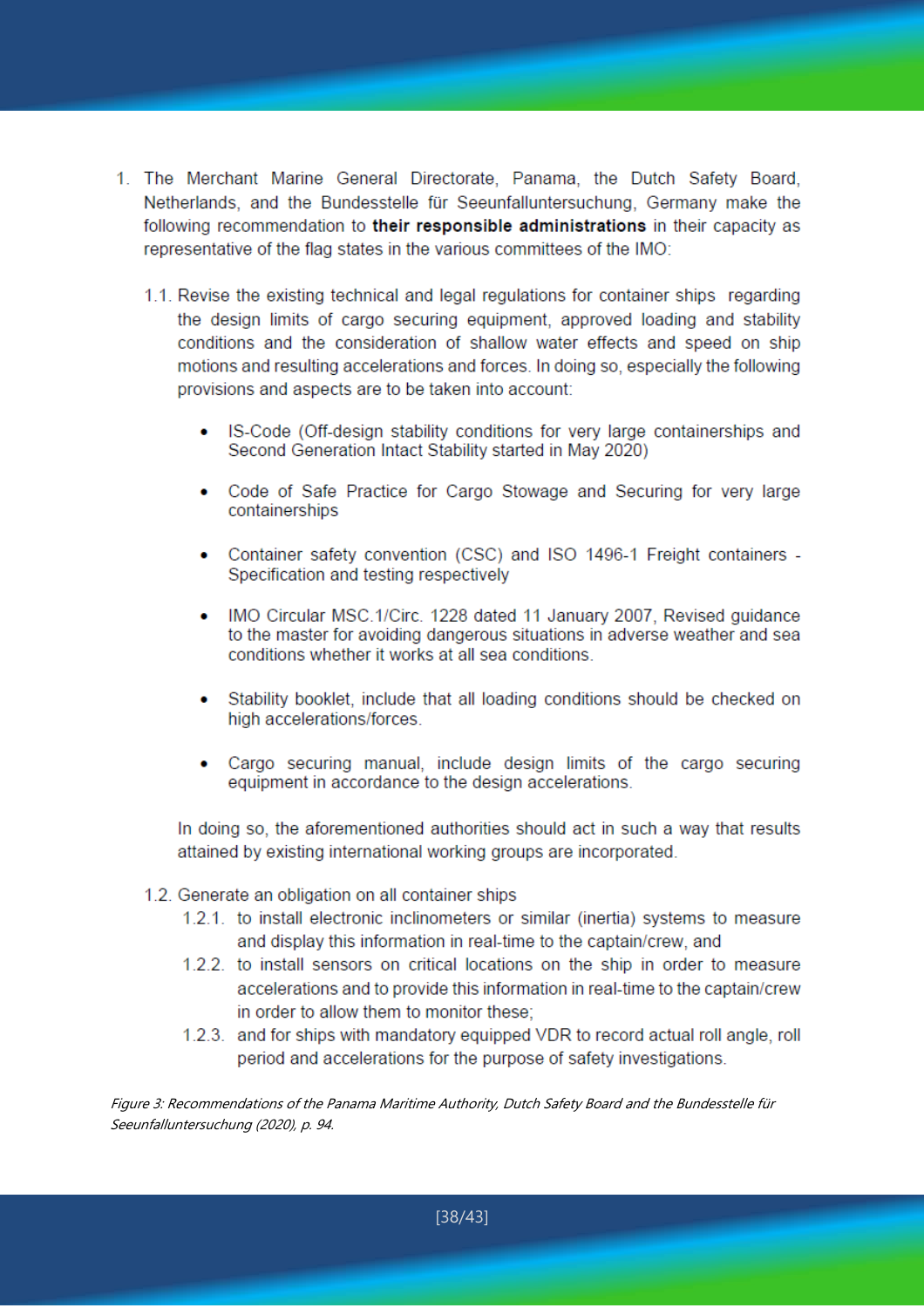- 1.3. Evaluate and assess possible technical solutions that can assist the captain/crew in the detection of the loss of containers and propose international standards for implementation of such solutions.
- 2. The Merchant Marine General Directorate, Panama, the Dutch Safety Board, the Netherlands, and the Bundesstelle für Seeunfalluntersuchung, Germany make the following recommendation to the responsible administrations of The Netherlands and Germany, in their capacity as responsible authorities for the conservation and protection of the Wadden Sea to, in cooperation with the Trilateral Wadden Sea Cooperation:

Ascertain whether the existing tracks of the German Bight Traffic Separation Schemes north of the Wadden Sea have to be adapted, or measures have to be taken particularly for large containerships to maximize the safety of the voyage on the sailing routes. In doing so, the following aspects and hydrodynamic phenomena have to be taken into account:

- Extreme ship motions and accelerations;
- Ships speed:
- Green water effects:
- Slamming;
- Possibility of contact with the seabed;
- Status of the Wadden Sea as Particularly Sensitive Sea Area (PSSA).

If determined that adaptation is necessary or measures have to be taken, the responsible administrations in their capacity as representative of the flag states in the various committees of the IMO, should propose an amendment and/or measures for the above mentioned existing tracks.

- 3. The Merchant Marine General Directorate, Panama, the Dutch Safety Board, Netherlands, and the Bundesstelle für Seeunfalluntersuchung, Germany make the following recommendation to the shipowning company MSC:
	- In the construction and operation of ships, reduce high acceleration forces. which can cause damage to crew, passengers and cargo, by installing eg. bilge keels or anti-roll tanks or stabilizers or setting operational stability limits eg by limiting the operational GM.
	- Raise awareness and develop guidelines to the Masters and Navigational Officers on sailing with a high stability and the hydrodynamic phenomena that may be encountered in the sailing routes north of the Wadden Sea.

Figure 4: Recommendations of the Panama Maritime Authority, Dutch Safety Board and the Bundesstelle für Seeunfalluntersuchung (2020), p. 95.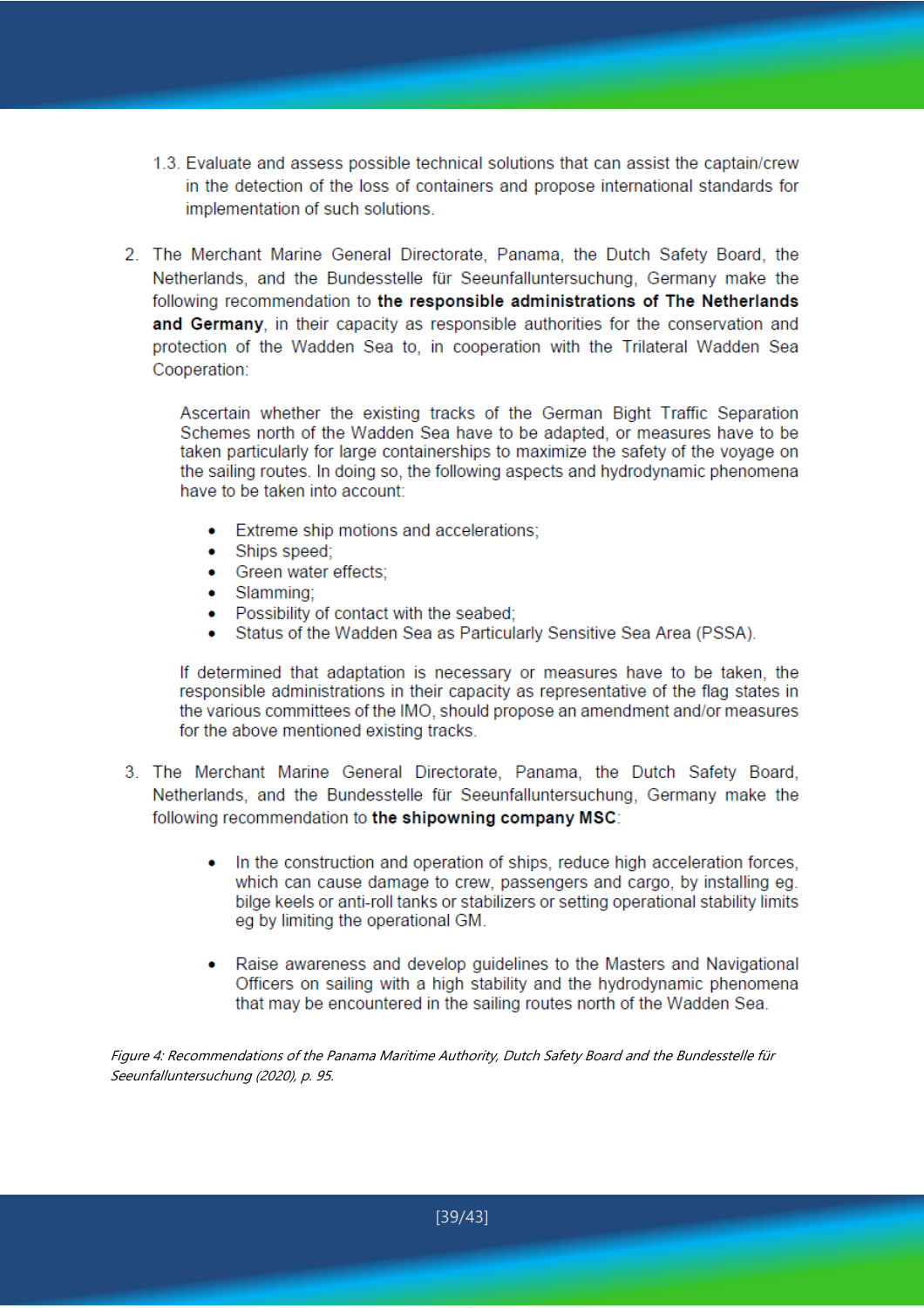- 4. The Merchant Marine General Directorate, Panama, the Dutch Safety Board, Netherlands, and the Bundesstelle für Seeunfalluntersuchung, Germany make the following recommendation to the World Shipping Council and the International **Chamber of Shipping:** 
	- Communicate actively the lessons from this safety investigation;  $\bullet$
	- Propagate industry standards and principles that will increase the safety of container transport;
	- Start an initiative for innovation in ship design, to work towards hull and/or lashing system designs that are better suited for the conditions as described in this report.

Figure 5: Recommendations of the Panama Maritime Authority, Dutch Safety Board and the Bundesstelle für Seeunfalluntersuchung (2020), p. 96.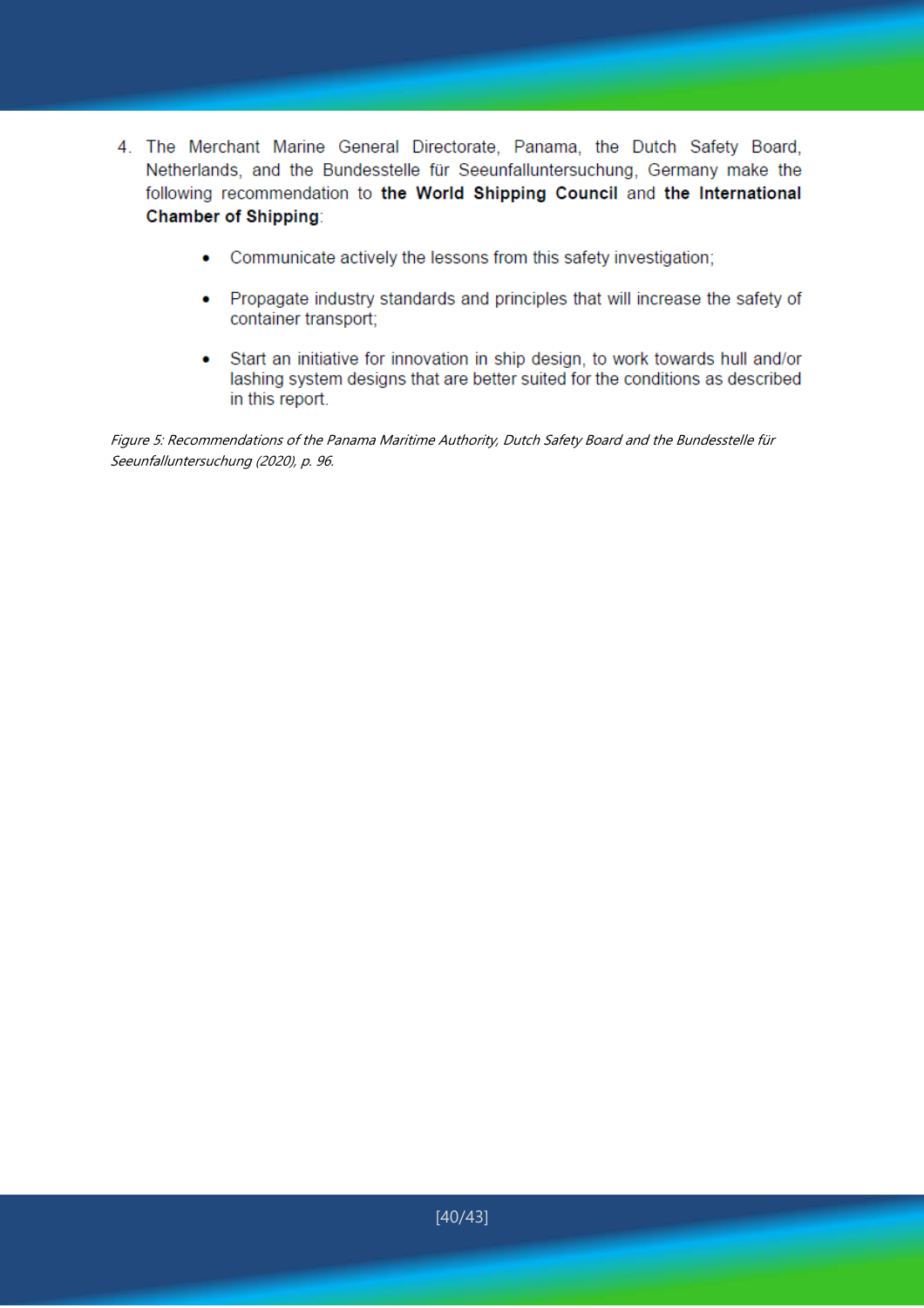# 5 Summary

The Forum for the trilateral Wadden Sea Region was assigned to execute a comprehensive stakeholder investigation for the Lower Saxon Wadden Sea National Park Authority.

Despite the considerable progress made in the improvement of shipping safety and the environmental protection measures to minimise maritime pollution, shipping will continue to be a potential source of risk for the Wadden Sea and the adjacent coastline. Recent incidents like accidents, near collisions and the loss of cargo as well as offshore developments, increasing vessel traffic but also the responsibility for the Wadden Sea World Heritage site require new attention and awareness from the shipping sector.

National and regional governments as well as the Wadden Sea Forum with its stakeholders were made aware of increasing concerns of the society of the Wadden Sea Region about negative impacts by the shipping business. Also the members of the Wadden Sea Advisory Board in Lower Saxony experienced in their sectors and municipalities an increasing concern and requested to take initiatives on improvements within the shipping business.

Therefore, the Forum for the trilateral Wadden Sea Region with the support of the Wadden Sea Board as political body of the Trilateral Wadden Sea Cooperation is going to establish a Round Table on shipping. It is envisaged to elaborate on advices about how shipping safety in the southern North Sea can be improved, considering the vulnerability of the Wadden Sea ecosystem, distinguished as World Heritage site. Many recommendations and activities have already been taken in the past years, now it is time take the next step for the improvement.

Taking the aim of this assignment into account, the report displays that more items have to be tackled than solely "shipping safety". The variety of stakeholders (governmental and nongovernmental) show a variety of expectations, interests and positions according to "shipping and ports". The report elaborated on these aspects. It shows clearly that concentrating on "shipping safety" comes off second best. Further aspects have to be taken into account and to be dealt with in the TWSC sphere. Different approaches are "en route", but a cohesive strategy is missing. Therefore, the WSF suggests that the Lower Saxon Wadden Sea National Park Authority lobbies for the establishment of a network "shipping and ports" based on existing structures and approaches.

Finally, the participation of the Lower Saxon Wadden Sea National Park Authority at the Round Table "Shipping Safety" depends on the decision of the respective Ministry of Environment in Lower Saxony and its terms of reference. The installation of sub-groups will definitely offer the possibility to get adequately involved in the development of respective solution approaches for specific items.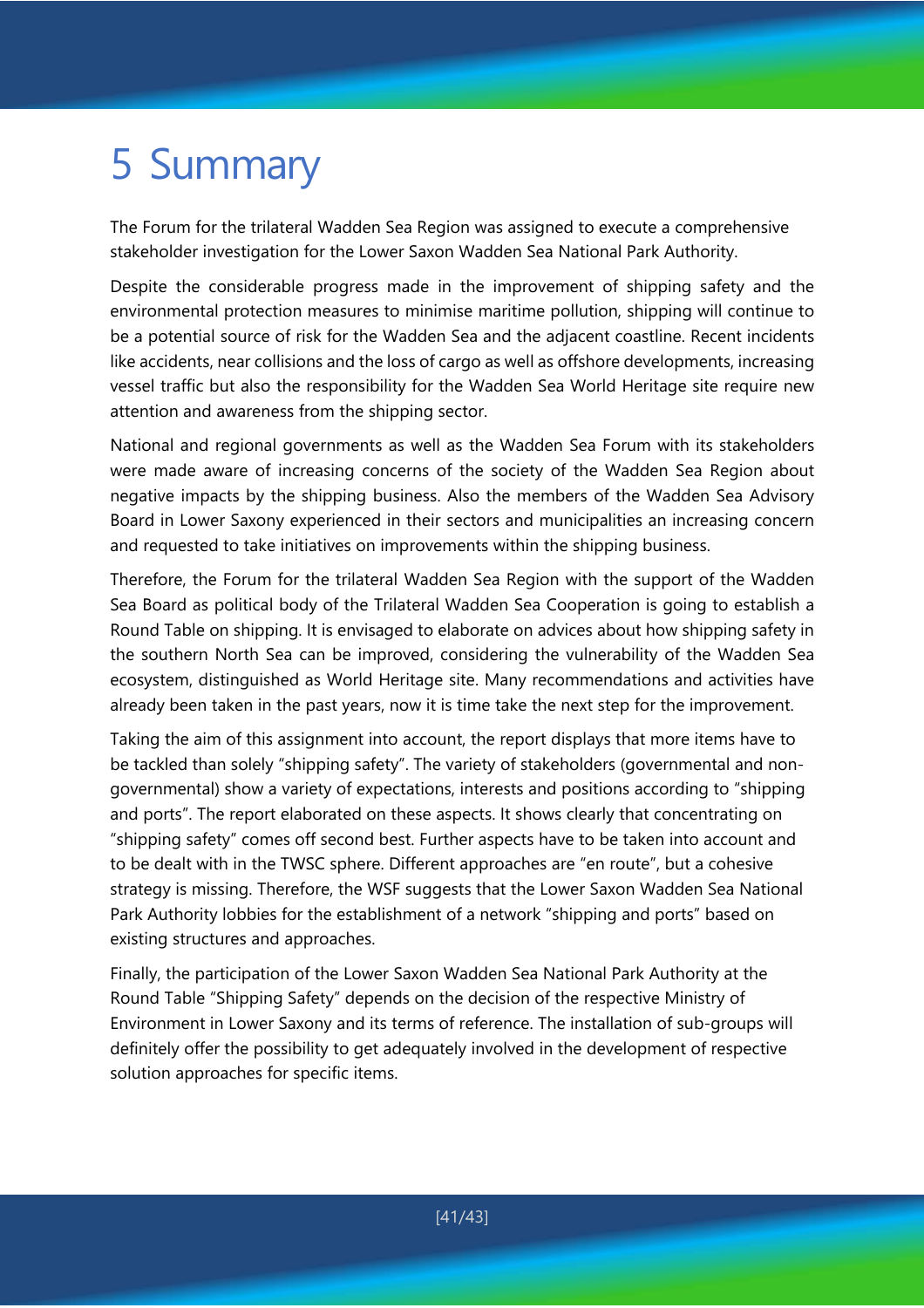# 6 Literature

Butt, N., Wright, P., Vigar, N. (2009): QSR 2009. Thematic Report No. 3.2. Harbours and Shipping. Wadden Sea Ecosystem No. 25.

CWSS (2009): Quality Status Report 2009 published as Wadden Sea Ecosystem No. 25

CWSS (2014): Tønder Declaration. Ministerial Council Declaration of the 12<sup>th</sup> Trilateral

Governmental Conference, Annex 5: PSSA Wadden Sea Operational Plans.

Dutch Safety Board (2020): veilig containertransport ten noorden van de Waddeneilanden. Lessen na het containerverlies van de MSC Zoe.

Panama Maritime Authority, Dutch Safety Board, BSU (2020): Loss of containers overboard from MSC Zoe. 1-2 January 2019.